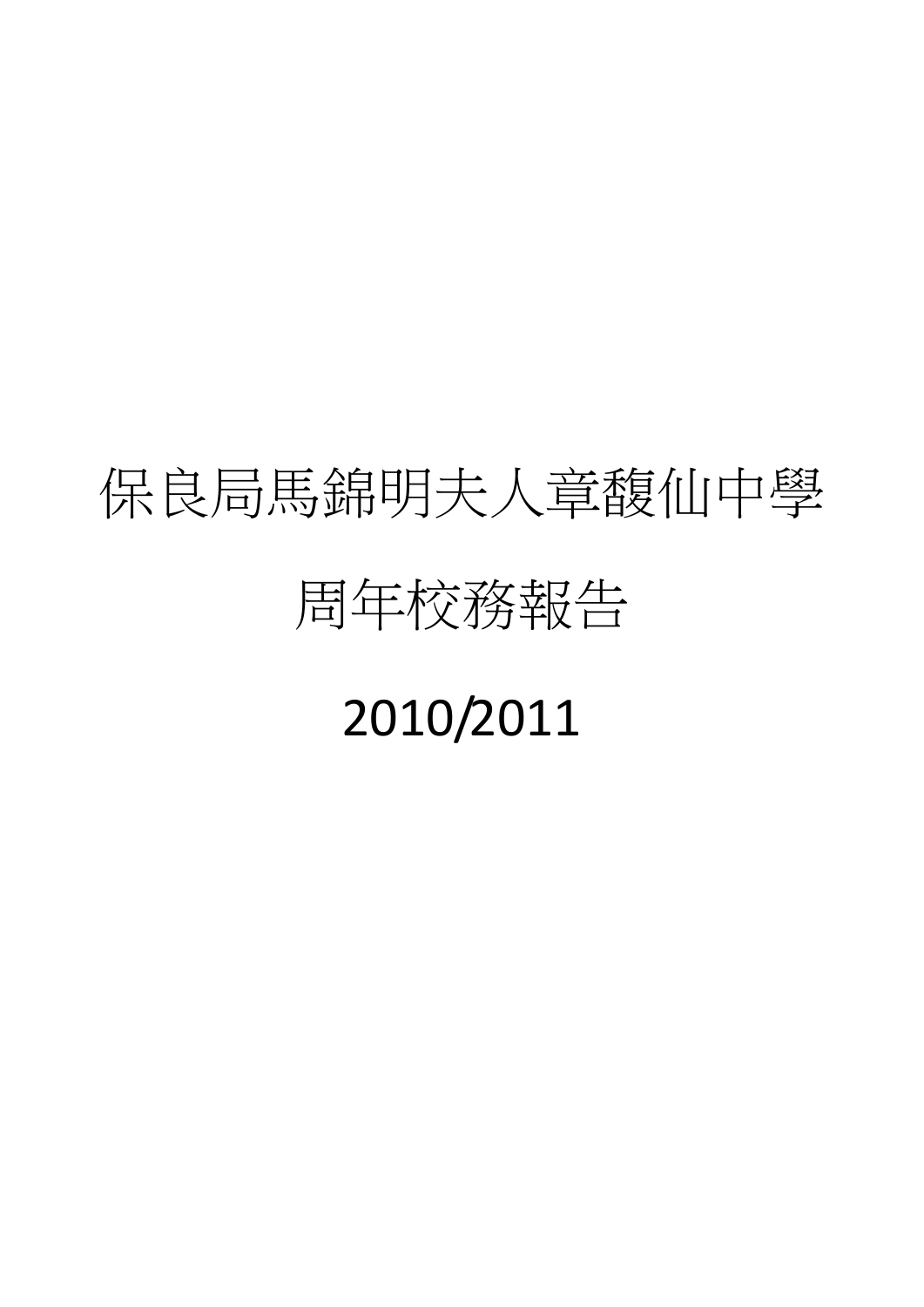# 辦學宗旨

保良局馬錦明夫人章馥仙中學秉承保良局「愛、敬、勤、誠」的辦學理念,師生共同努 力實踐優質教育,培育學生具備主動學習、明辨是非、律己愛人、敢於承擔的高尚品格,成 為支持母校、建設社區、貢獻香港和祖國、關愛世界的良好公民。

# 我們的學校

學校簡介

本校於 1997 年創立,為一所政府津貼全日制男女中文文法中學。坐落於大嶼山東涌新市 鎮。

本校環境優美,校園遍植花草,群山環抱,寧靜舒適,為學習的理想地方。新高中校舍 改建工程完成後,校舍設施將包括 30 間標準課室、5 間輔導教學室、3 間資訊科技特別室(電 腦室、多媒體教學室及電腦輔助學習室)、1間多用途教學室,還有設備完善的圖書館、科學 實驗室、地理室、音樂室、美術室、家政室及設計與科技室。所有特別室及課室設有空調。 此外,還有充滿學生歡笑的禮堂、學生活動中心、籃球場、陰雨操場等活動場地。

教師鼓勵學生課餘善用資源,學生可於電腦室及多媒體教學室內享受資訊科技學習的樂 趣。圖書館現藏各類圖書約 15000 本,還有語言錄音帶、鐳射光碟等讓學生借閱,他們並可 使用館內電腦上網瀏覽資訊網頁及使用自學軟件。

#### 學校管理

本校創校始即推行校本管理,鼓勵教職員參與校政,提升教育效果。以學生為本,設立 工作小組專注學生五育的培養。而校董會成員9名,全由辦學團體代表出任。

# 我們的學生

班級組織

| 級別   | 中一  | 中二<br>$\sim$ | 中三  | 中四  | 中五  | 中六 | 中七 | 總數   |
|------|-----|--------------|-----|-----|-----|----|----|------|
| 班數   | 5   |              |     | 5   | 5   | ∍  |    | 29   |
| 男生人數 | 82  | 77           | 81  | 91  | 71  | 36 | 19 | 457  |
| 女生人數 | 96  | 99           | 107 | 111 | 115 | 33 | 45 | 606  |
| 學生總數 | 178 | 176          | 188 | 202 | 186 | 69 | 64 | 1063 |

#### 學生出席率及退學情況

| 級別<br>項目 | 中一  | 中二    | 中三    | 中四    | 中五  | 中六    | 中七    |
|----------|-----|-------|-------|-------|-----|-------|-------|
| 出席率      | 98% | 98.4% | 98.5% | 98.6% | 98% | 97.2% | 98.2% |
| 退學人數     |     |       |       |       |     |       |       |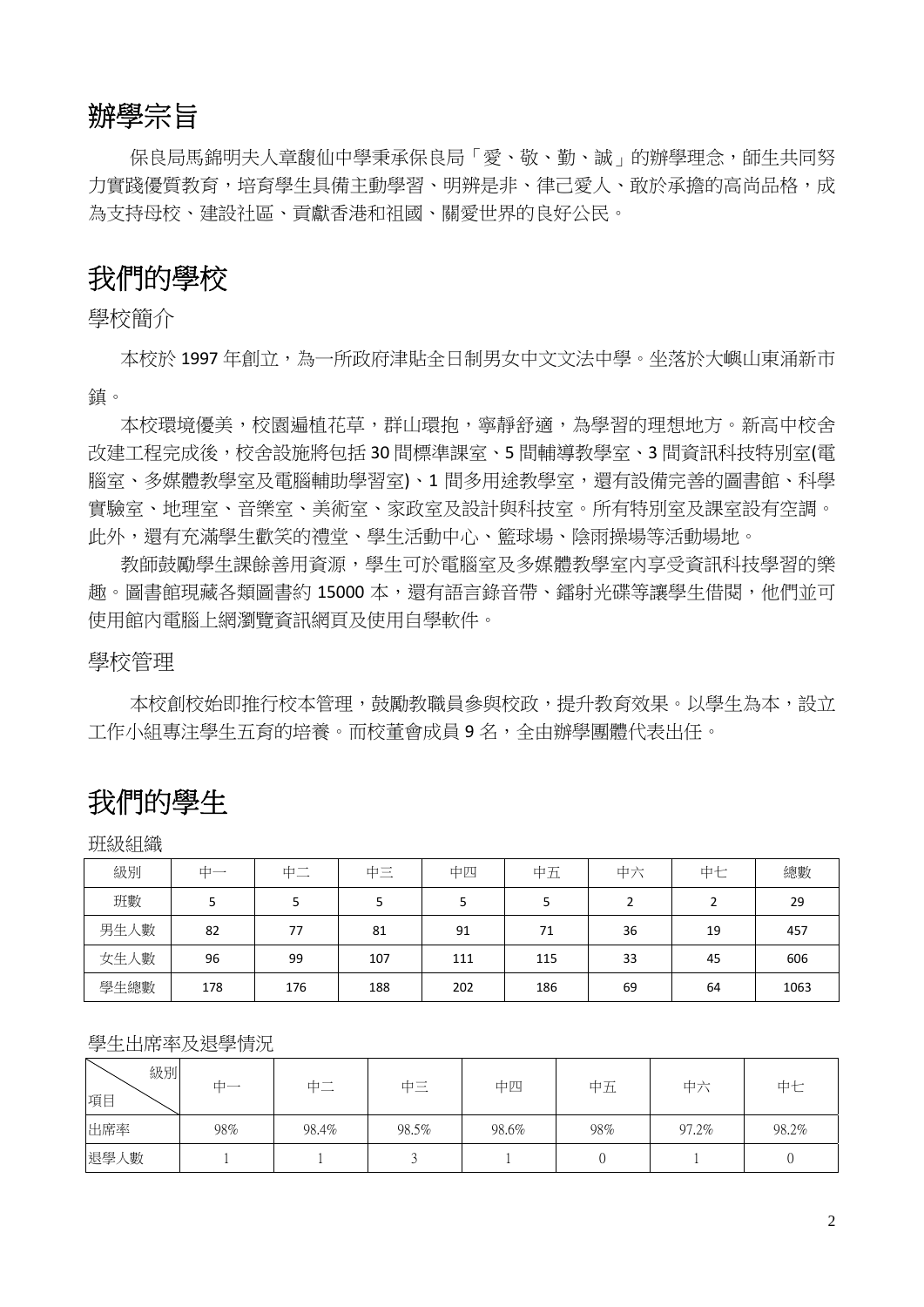中七畢業生





# 我們的教師

教師資歷

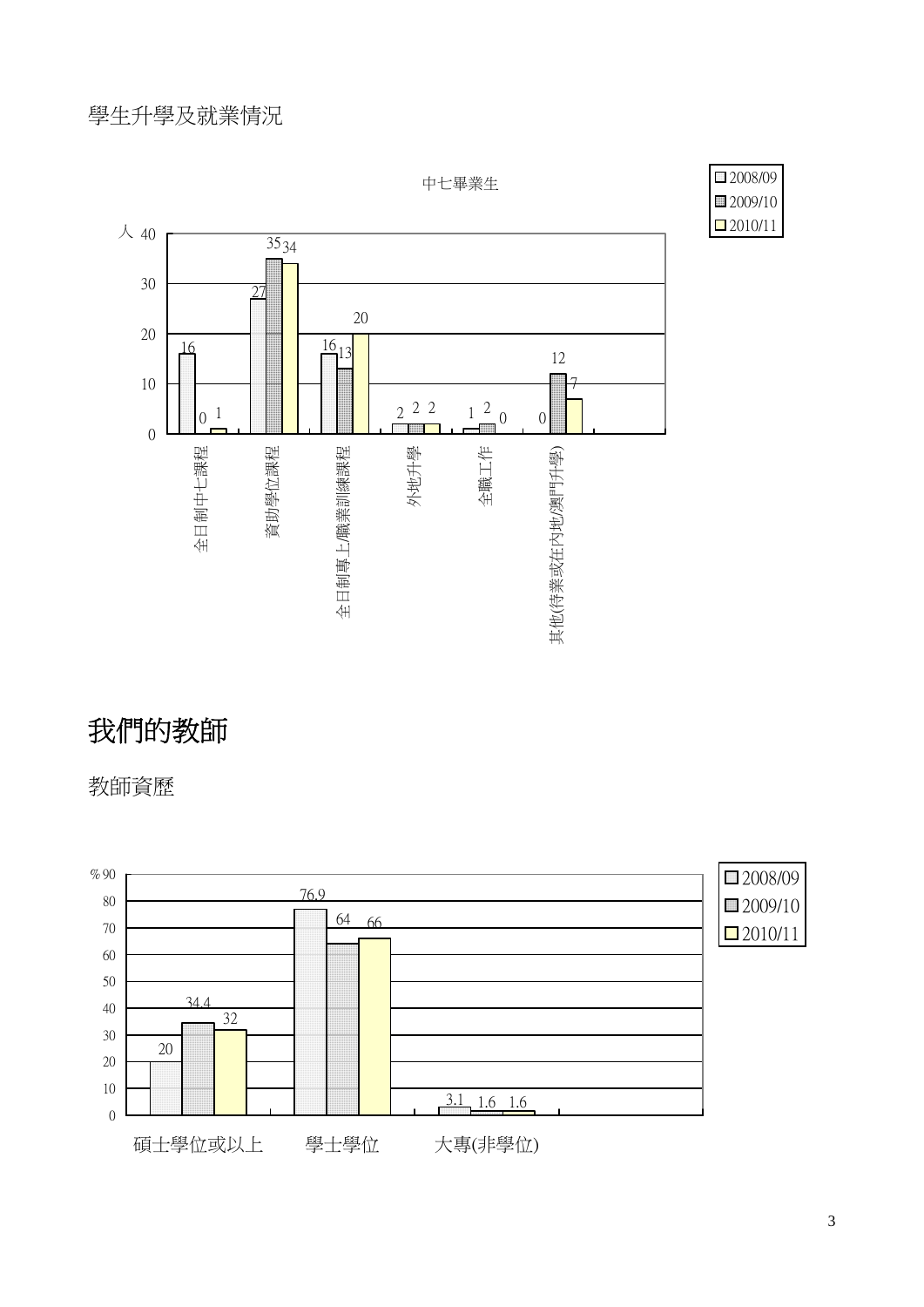

教學經驗

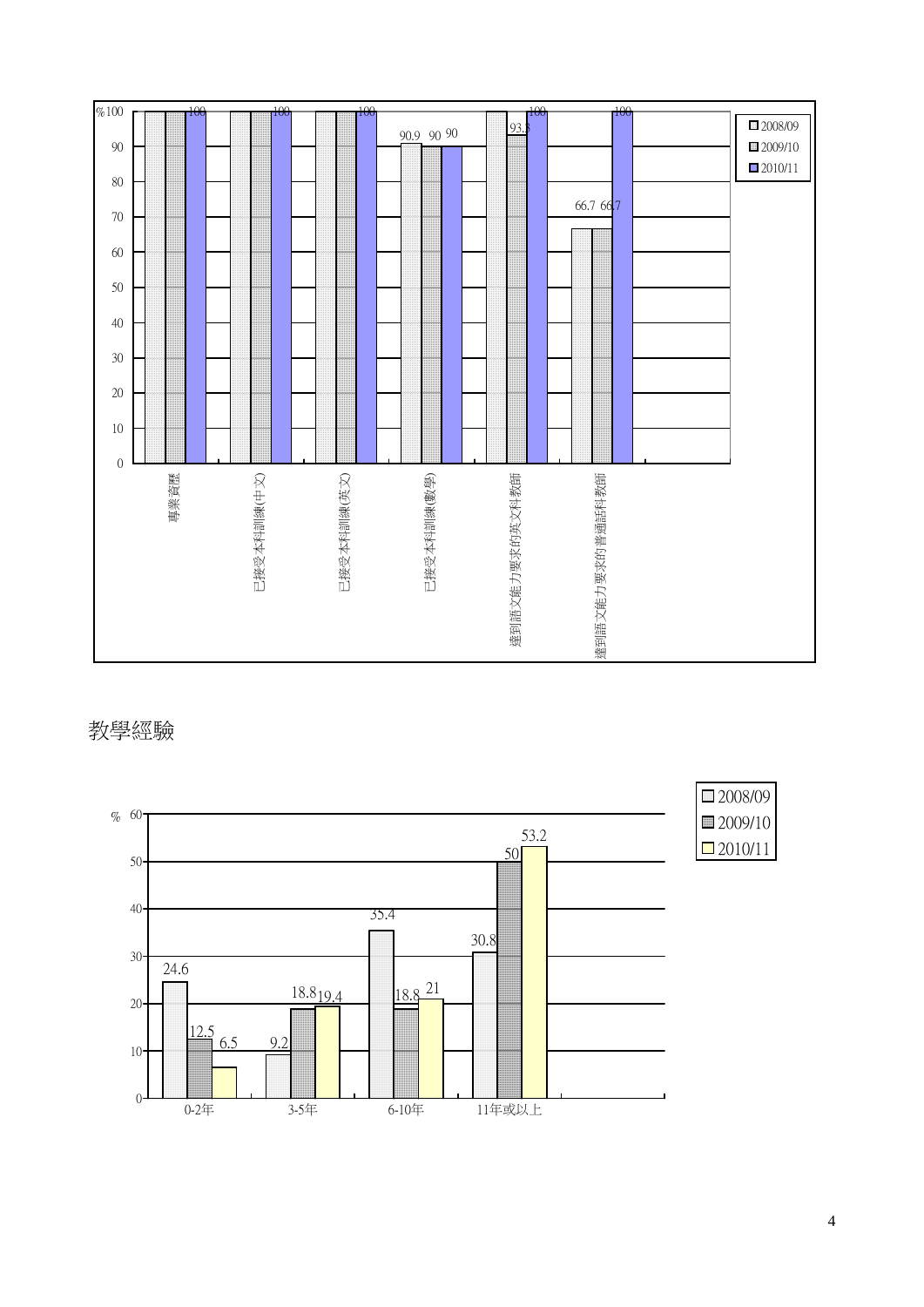# 教師專業發展



# 我們的學與教



| 年度<br>級別 | 2008/09 | 2009/10 | 2010/11 |
|----------|---------|---------|---------|
|          |         |         |         |
|          |         | 4.J     |         |
|          |         |         |         |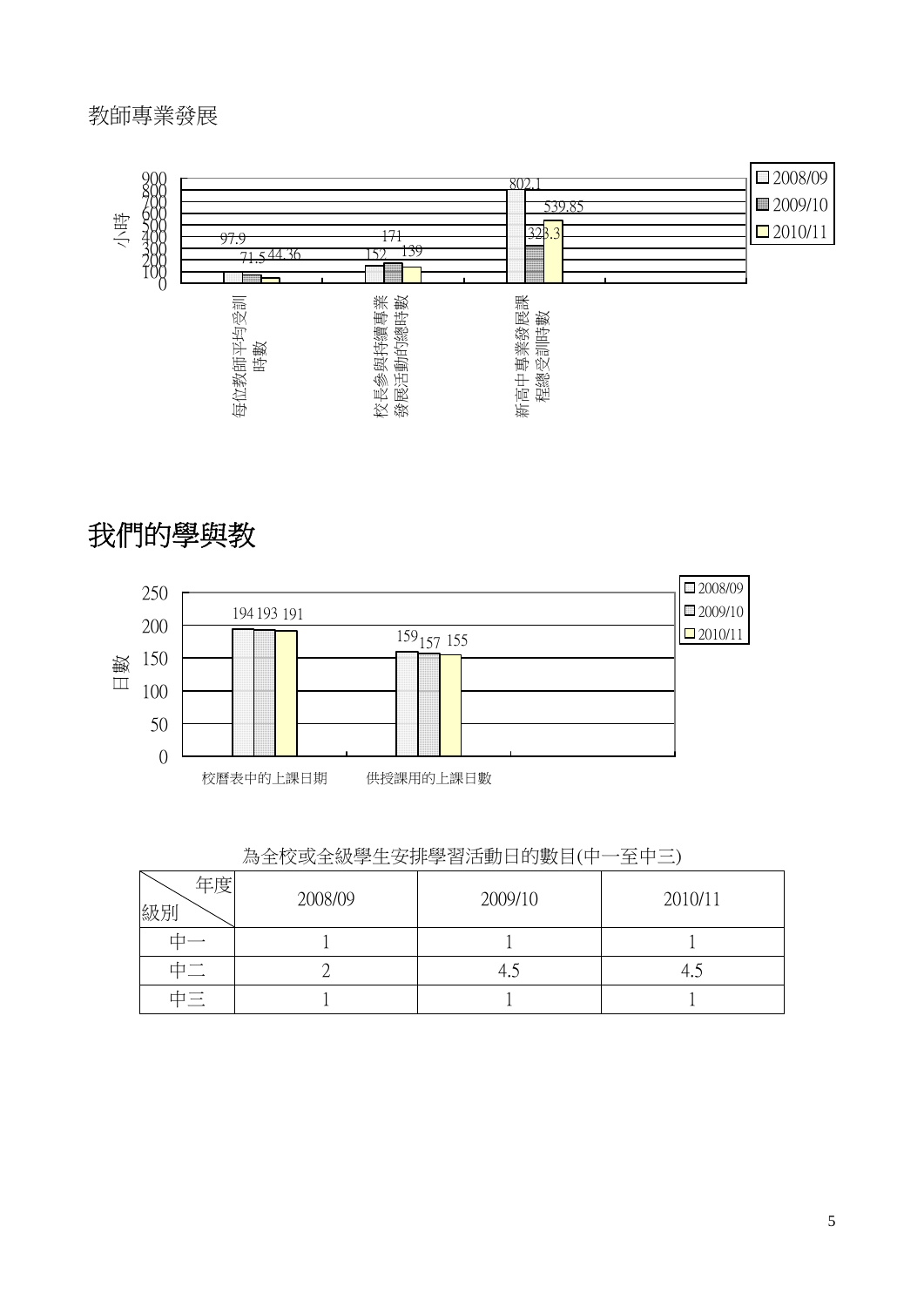八個主要學習領域的課時



# 學生閱讀習慣

### 學生從學校圖書館借用閱讀資料的頻次

|         | 中一至中三  | 中四至中七  |
|---------|--------|--------|
| 每周一次或以上 | 3.31%  | 7.19%  |
| 每兩周一次   | 30.14% | 26.84% |
| 每月一次    | 4.41%  | 2.19%  |
| 每月少於一次  | 53.12% | 41.16% |
| 從不      | 9%     | 22.68% |

#### 學生從學校圖書館借用閱讀資料總數

|      | – <del>mi 7.*</del> –<br>∶⊢—∟ ⊤<br>$\overline{\phantom{0}}$ |
|------|-------------------------------------------------------------|
| 4939 | 4689                                                        |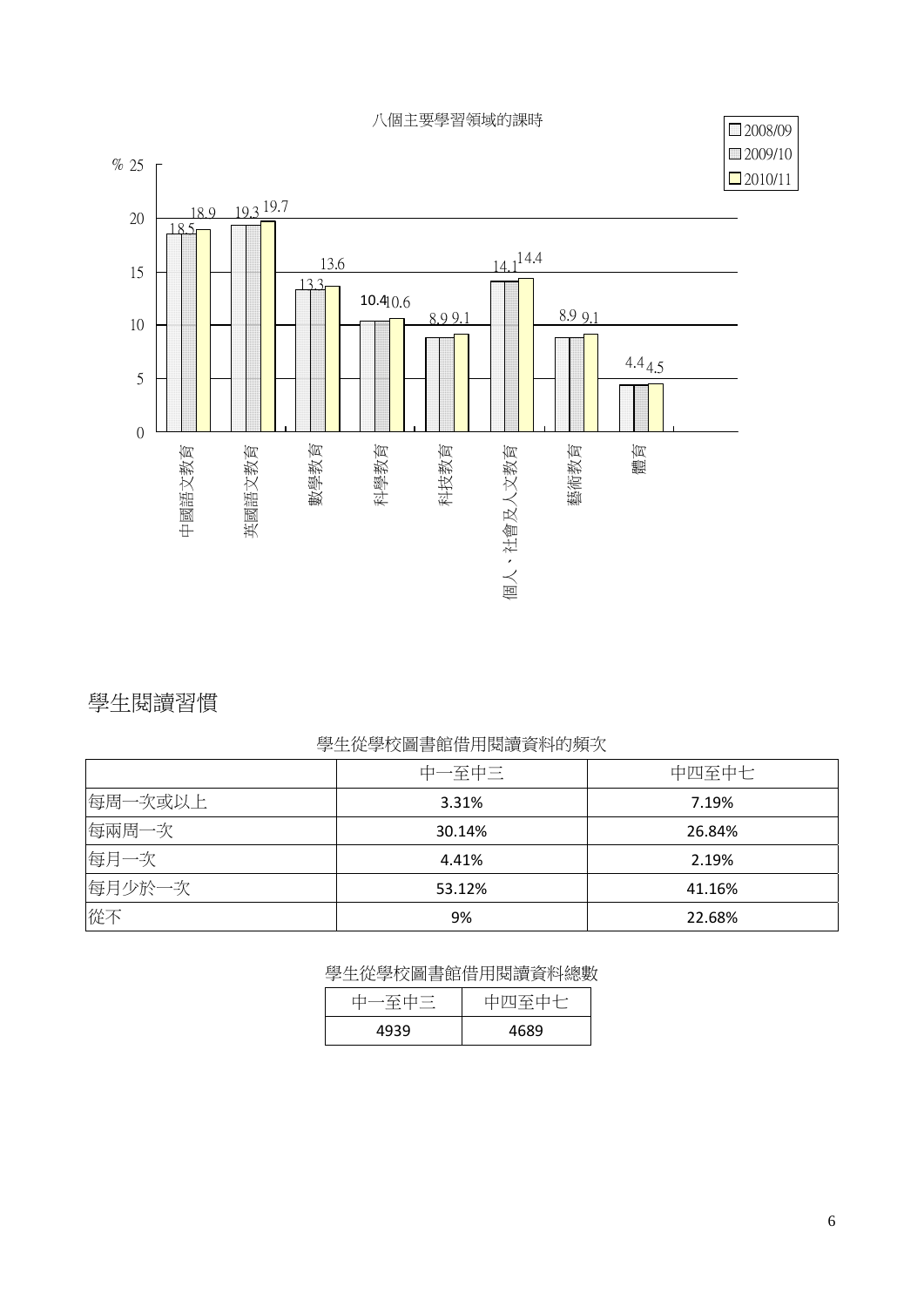# 成就與反思

成就

1. 重點發展項目 - 提升英語水平,落實微調教學語言政策

| 再發展校園英語環境                              |
|----------------------------------------|
| 承夫年已建立之英語環境,本年度續嘗試配合微調後中一學牛的需要,加強有關班別的 |
| 英語環境,包括將常用課室英語及學科英語製成精美的膠片,張貼於學牛桌上,協助學 |
| 生盡快適應教學語言的轉變。此外,亦有個別學科於學科活動中滲入英語元素,加強整 |
| 體英語環境。                                 |
|                                        |

- z 十月起,除訓輔及德公類型的宣佈外,校內所有宣佈(包括校園電視)均以英語進行,並安 排學生以英語進行分享,以加強學生說英語的信心及以浸淫形式訓練學生的英語聆聽能 力。
- 成效方面,根據質性訪問報告,70%的學生認為每天的英語早會宣佈令他們的英語聆聽 能力加強,部分學生具體地指出由於不同講者所說的英語語調、聲線、口音甚至風格也 不盡相同,正好使他們有機會適應不同演說者的英語,有助提升他們的聆聽能力。此外, 75%學生表示透過英語早會宣佈增加了他們的英語詞彙(包括時事議題、學校活動、特別 節日等),個別學生表示平均每天可認識 10 至 15 個新詞彙,這些詞彙亦可應用於其日常 寫作中。最後,更有 92%參與英語分享的學生表示,英語分享增強了以英語進行演說的 信心。

繼續發展及推行跨科英語延展教學活動

- 承去年檢討,每年度在 15個已發展的跨科英語延展教學活動教材套中,選取了7個較合 適的教材套作進一步的優化及推行,這些教材套分別由下列科目與英文科協作推行:
	- ▶ S1 : 數學、科學
	- ¾ S2 : 社教、電腦
	- ¾ S3 : 地理、綜商、生物
- 實施情況及成效如下:
	- ¾ S1 數學 : 以百分數為題進行跨科合作。從習作評核所得,70%學生透過活動掌握成 本、定價、售價、折扣、盈虧率及折扣率等學科英語。
	- ¾ S1 科學 : 以觀察生物為題進行跨科合作。從習作評核所得,約 70%進行活動的學生 掌握學科相關(英語)內容。
	- ¾ S2 社教 : 以空氣污染為題進行跨科合作。從習作所得,90%學生透過活動掌握以英 語提出一個東涌空氣污染原因及一個解決方法。
	- ¾ S2 電腦 : 以軟件應用為題進行跨科合作。從習作評核所得,100%學生能以英語描 述應用軟件的功能、於指定情境下選取合適的軟件並闡明其原因。
	- ¾ S3 地理 : 以全球增溫為題進行跨科合作。從觀察小組討論及匯報所得,70%學生透 過活動掌握全球增溫的現況及解決方法。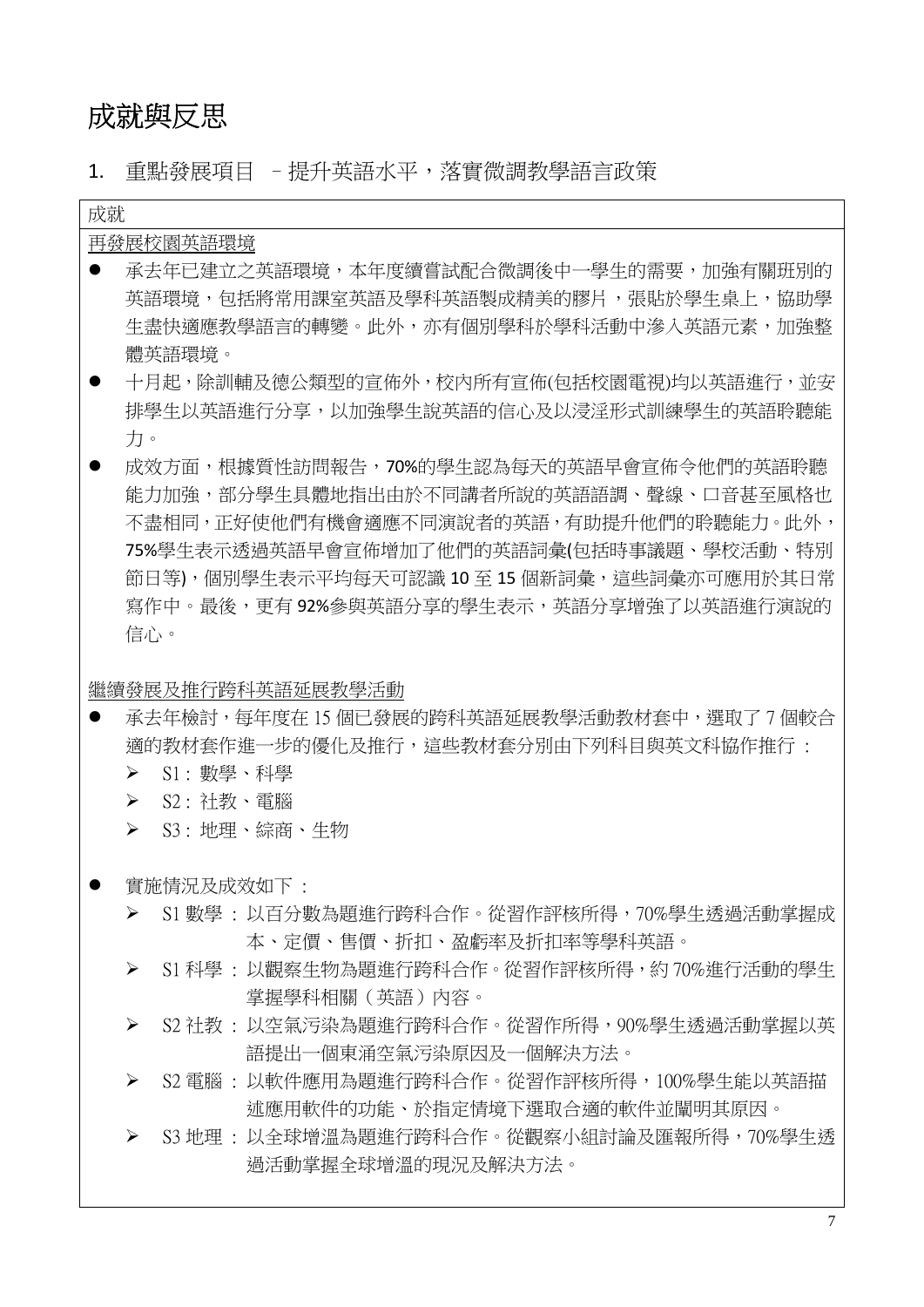- ¾ S3 綜商 : 以信用卡為題進行跨科合作。 從計算英文作文的合格率所得,90%學生 透過活動掌握到使用信用卡的優點及缺點。
- ¾ S3 生物 : 以營養為題進行跨科合作。從上學期考試成績(英文部分)所得,42%學生 透過活動掌握有關詞語及應用句式。
- ¾ 英文科 : 以上各跨科協作教學活動,從各項口語及寫作評核所得,均有超過 60%學 生能掌握有關的英語學習目標。

修訂/製作及實施初中雙語教材及評核

- 初中(包括 S1 非彈性班)數學、科學、電腦、社教、物理、化學、生物、綜商及地理科均 運用英語延展課時,按科以不同形式實施日常學科英語教學,而日常功課、小測及考試 中亦加入適量的英語答問題目,以推動學生掌握學科英語。學生在全年考試平均分中以 英語作答部分的及格率如下 :
	- 數學科 : S1 非彈性班(67.7%,達標)、S2(65.0%,達標)、S3(83.6%,達標)。及格比率按 級有遞增趨勢,反映學生以英語學習數學的能力持續提升。
	- 電腦科 : S1 非彈性班(67.7%,達標)、S2 (65.0%,達標)、S3 (90.0%,達標)。及格比率按 級有遞增趨勢,反映學生以英語學習電腦的能力持續提升。
	- 科學科 : S1 非彈性班(55.9%,接近達標)、S2 (60.5%,達標)。
	- 物理科 : S3 (65.3%,達標)。
	- 化學科 : S3 (23.3%,未達標)。
	- 生物科 : S3 (39.7%,未達標)。
	- 社教科 : S1 非彈性班(55.9%,接近達標)、S2 (60.5%,達標)。
	- 綜商科 : S3 (43.9%,未達標)。
	- 地理科 : S3 (34.9%,未達標)。

檢視及修訂學校教學語言政策

- z 經過不同科層會議的討論及諮詢,學校因應微調教學語言政策,落實了微調後的一些相 關學務政策,內容包括 :
	- ¾ 升留班機制 : 為免產生不必要的學習語言轉變而影響學生學習,考慮升留級時將彈 性班及非彈性班分開考慮。若同學需留級,維持其教學語言不變。
	- ¾ 轉換教學語言機制 : 升中二時有學額供中文班學生申請轉入彈性班,但不設由彈性 班轉入非彈性班,以配合高中全英學習的目標。升中三時,如彈性班出現學額空缺, 亦以相同原則處理。
	- ¾ 微調後不同班的考試安排 : 數、科、社、電科彈性班及非彈性班的考核內容相同, 但非彈性班試卷只部分內容以英語答問,以培養學生的英語能力。而為配合新高 中教學語言安排,英語答問部分的比重將按級遞增。

反思

再發展校園英語環境

N/A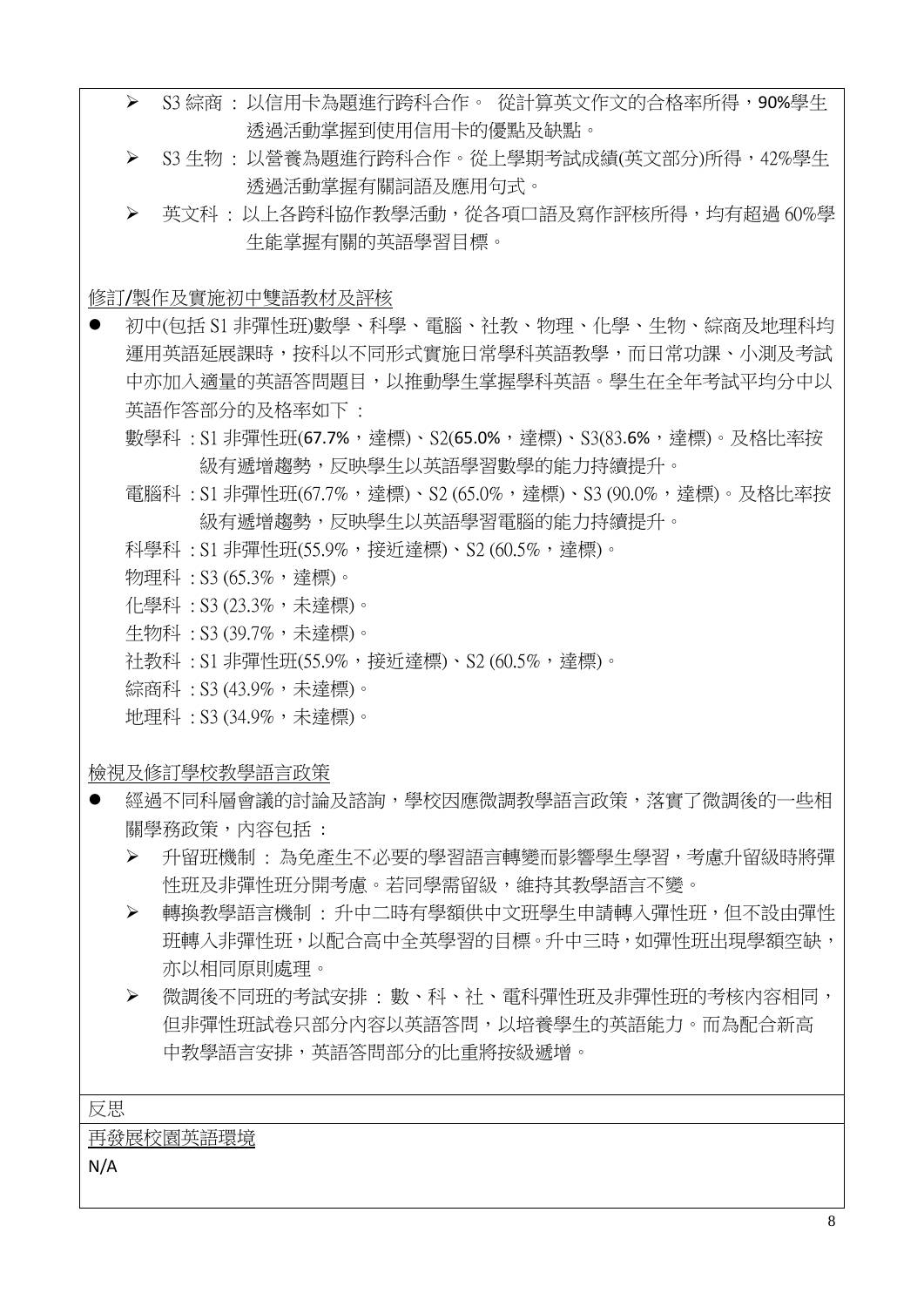繼續發展及推行跨科英語延展教學活動

- 由於微調教學語言政策下,彈性班及非彈性班學生的英語水平有一定參差度,因此教材 套未必完全配合現時 S1 學生的需要。來年需調適 S1 及 S2 級跨科協作的內容,以配合微 調後學生的需要。
- 由於初中課程的重整,來年不設社教科,因此來年不再實施 S2 級社教及英文科的協作教 學,未來須視乎情況再探討透過新設的地理科或綜商科推行跨科英語協作教學的可行性。

修訂/製作及實施初中雙語教材及評核

S3 級學生於理科、地理、綜商的英文部分表現明顯稍遜。就理科而言,學生在語文成份 較重的科目(化學及生物)表現較弱。究其原因,相信這與學科時間有限但語文要求又高有 關,以致學科難以分配足夠時間訓練學生學科英語。而事實上,本年度實施微調教學語 言政策後,S1學生以英語學習科目的學習進度明顯較以往慢。為解決此困難,來年決定 重定初中課時,增加科學科的教學時間,以配合學生的需要。至於地理科及綜商科,則 由於 S1 及 S2 並不設有關科目,在欠缺基礎的情況下,學生難以在 S3 一年間建立起學科 英語能力。解決方法為重整初中人文學科的課程架構,取消初中社教科,S1-S3 改行獨立 的地理科、綜商科,並安排專科老師任教,以加強學生的學科訓練。

### 檢視及修訂學校教學語言政策

N/A

1. To enhance students' English level for the fine-tuning of MOI policy

|    | Achievements                                                                                    |  |  |  |  |  |
|----|-------------------------------------------------------------------------------------------------|--|--|--|--|--|
|    |                                                                                                 |  |  |  |  |  |
| 1. | Revising the school-based English curriculum to enable students to cope with academic           |  |  |  |  |  |
|    | demands                                                                                         |  |  |  |  |  |
|    | The school-based English reading curriculum was revised to enable students to cope with         |  |  |  |  |  |
|    | academic demands by equipping students with various reading strategies. Also, the reading       |  |  |  |  |  |
|    | component in Paper 1 in junior forms was revised accordingly with its weighting raised to 50%.  |  |  |  |  |  |
|    |                                                                                                 |  |  |  |  |  |
| 2. | Developing and implement cross-curricular collaboration in school-based EMI extended            |  |  |  |  |  |
|    | learning modules                                                                                |  |  |  |  |  |
|    | Cross-curricular modules were designed and applied in collaboration with S1 Mathematics, S1     |  |  |  |  |  |
|    | Integrated Science, S2 Social Studies, S2 Computer Literacy, S3 Biology, S3 Integrated Business |  |  |  |  |  |
|    | and S3 Geography.                                                                               |  |  |  |  |  |
|    |                                                                                                 |  |  |  |  |  |
| 3. | Enhancing students' ability to reflect on their learning                                        |  |  |  |  |  |

100% of students kept a diary of learning.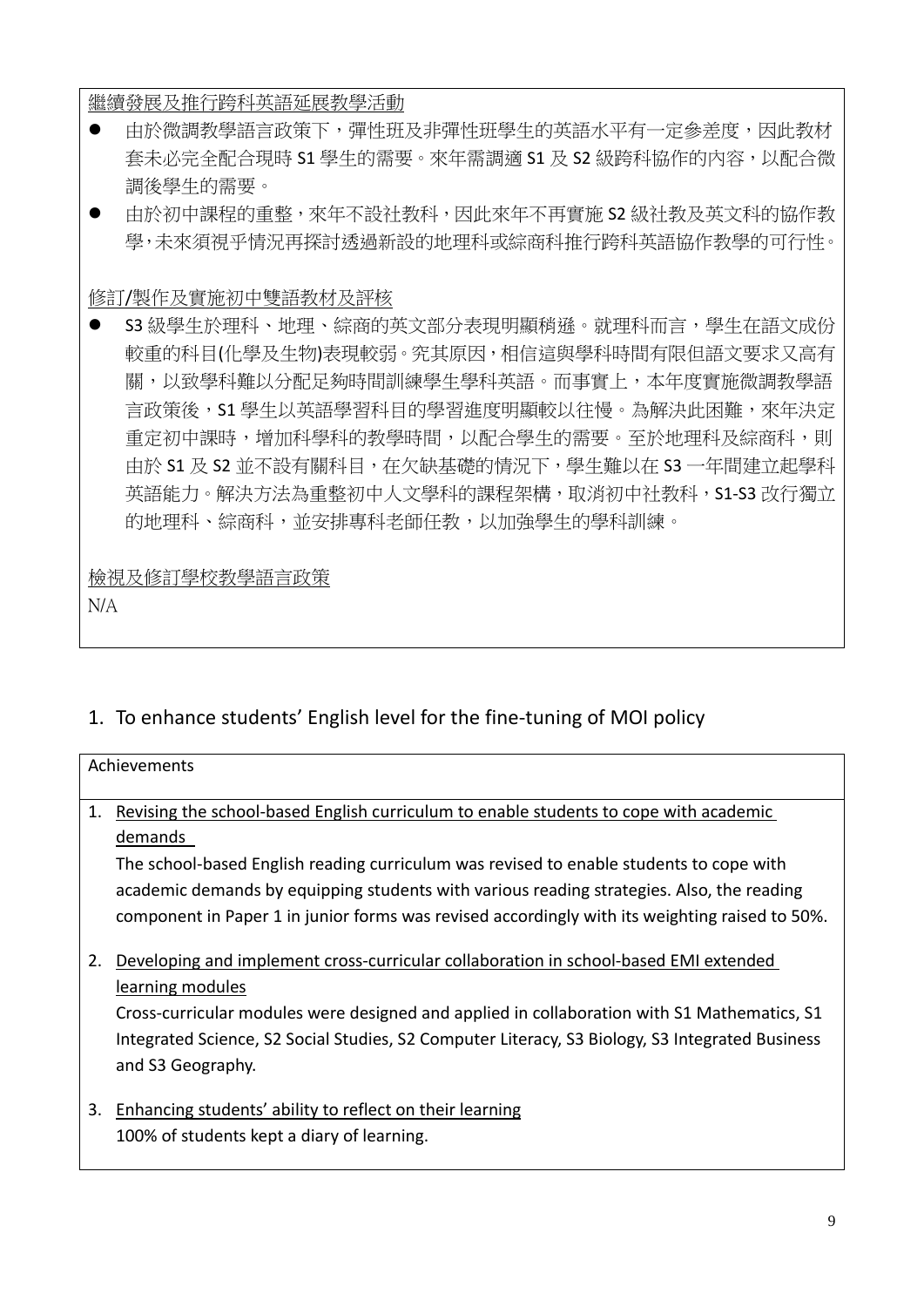### 4. Enriching English learning environment

63 students spoke publicly in morning assemblies. 91% of the surveyed students understood the content of morning assemblies including students' sharing. With regard to the print English‐rich environment, English posters with catchy phrases were posted on campus. In addition, classroom language cards were placed on S1 students' desks to help to adjust to the English learning environment as soon as possible.

### 5. Conducting multifarious activities for students

English Debating Workshops, English Drama Workshops, English Public Speaking Workshops, English Writing Workshops were organized for students as co‐curricular activities. In addition, inter-class activities for S1 to S6 and an English Day for the whole school were held to provide students with various experiences in using English outside the classrooms.

### 6. Organizing teacher training workshops for NSS elective modules

Two sessions of teaching training on Learning English Through Workplace Communication were provided by Learning Associates. Teachers gained more knowledge in how to teach this elective module.

### Reflection

- 1. Therefore, no direct comparison of students' exam results could be made. However, with the given direction, the following year could give more details of the students' reading ability under time pressure.
- 2. This year the time of implementation was found to be appropriate. With the increased proportion of EMI classes in junior forms and the changes in JS curriculum in the PSHE, fine-tuning will be required to ensure the materials are suitable for students' needs and abilities.
- 3. The diary helped students develop writing fluency. Less motivated students may need more guidance from teachers to go beyond the level of recalling what they learnt when writing the diary.
- 4. In view of the increased number of sharing and students involved, focus of public speaking will fall on the quality of the speeches. The use of classroom language posters and inspiring quotes will be continued.
- 5. Students enjoyed the workshops and English Day. Similar activities are to be offered in the coming year.
- 6. Teachers gained confidence in teaching the writing paper after attending the workshops. Teacher training on another elective module will be organized for English teachers.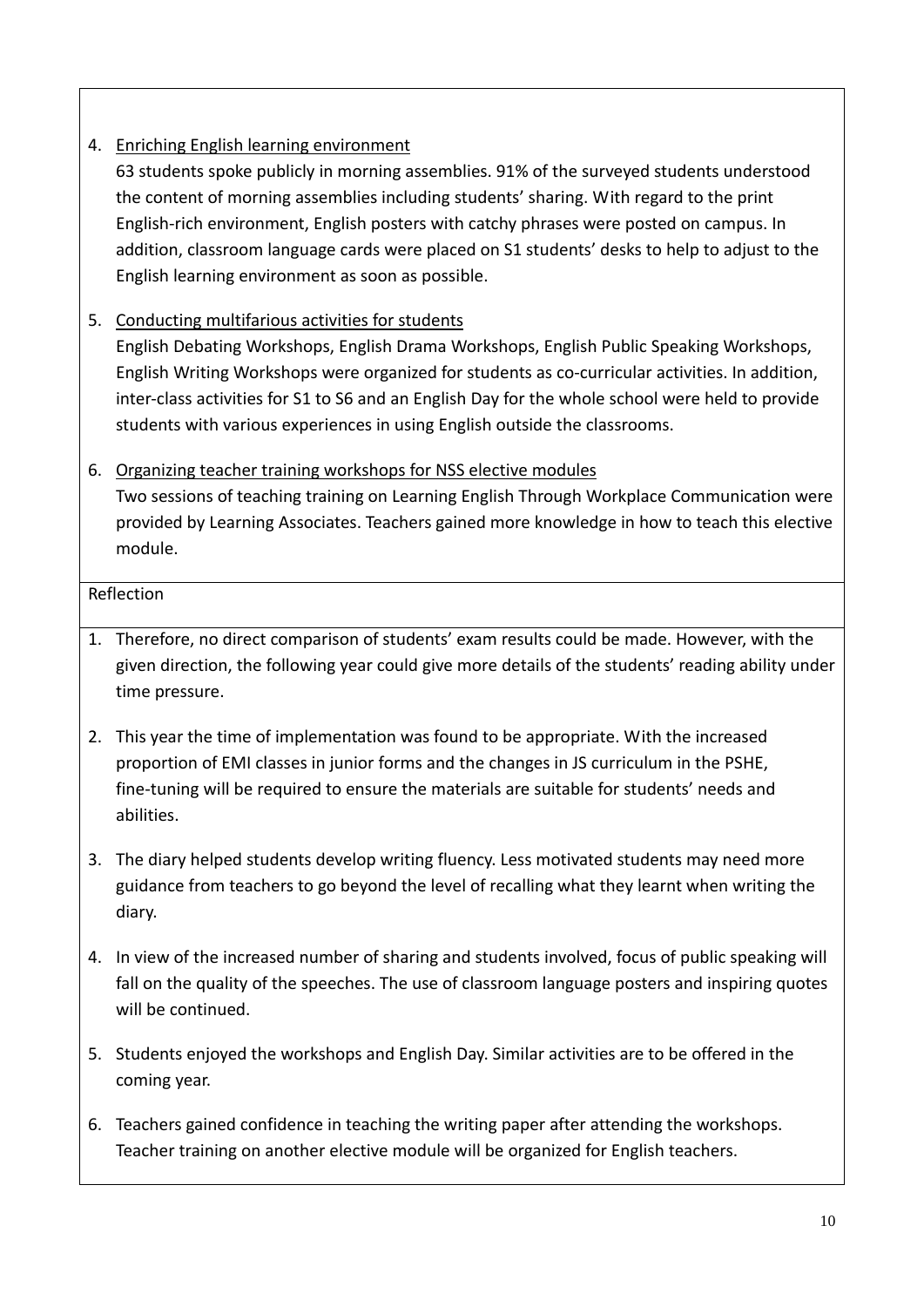2. 重點發展項目 - 透過再發展閱讀學習,擴闊初中學生的視野,並加強學生

的思維能力

| 成就                                             |
|------------------------------------------------|
| 發展(配合通識)主題閱讀                                   |
| 承上年推行之三年計劃,通識教育科續為初中學生搜羅不同的主題文章,並於閱讀時間派        |
| 發予學生閱讀,學生透過完成閱讀報告,深化成效。由統計數據所得,100%初中學生每       |
| 學期最少完成了一份專題閱讀報告。                               |
|                                                |
| 再發展及實施閱讀的相關配套(閱讀日誌、持續獎勵計劃、書面及口頭匯報的訓練)          |
| 本年度續按去年發展的基礎推行閱讀計劃,透過閱讀日誌、持續獎勵計劃及閱書報告等培        |
| 養學生閱讀課外書習慣。並透過書面及口頭匯報,訓練學生以適切的邏輯架構思考。          |
| 廣泛閱讀計劃方面,由閱讀報告統計所得,初中學生閱書報告量達8中的比率為 92%、達      |
| 8 英的比率為 64%,整體量達 18 份的比率則為 69%。從數字反映,學生閱讀中文書的表 |
| 現較理想。                                          |
| 思維能力方面,從閱書報告評分反映,94%學生能於做報告或匯報時提出具體理據支持其       |
| 看法/演示。惟學生能否於日常學習中提出有力論據,則需透過學科日常教學加強訓練。        |
|                                                |
| 發展及實施圖書館課程                                     |
| 圖書館按 Big 6 資訊技巧設計教材,於部分閱讀時間實施課程,教授中一學生相關知識。    |
| 從習作所得,超過 90%學生能運用所學的資訊技巧完成學習活動。                |
|                                                |
| 發展以「資源為本」的學科/跨學科主題教學活動                         |
| 中三級中文科與圖書館合作,透過班際辯論比賽,培養學生搜集、整理資料的能力。過程        |
| 中圖書館展出有關辯論主題的書籍,讓學生借用,搜集資料。從比賽過程中的觀察及習作        |
| 評估所得,81%學生能掌握搜集、整理資料的能力。100%參與教學活動的老師均認為活動     |
| 有助提升教與學的質素。                                    |
| 中一級中史科以主題「漢武帝的功過」,再發展「資源為本」主題教學活動。吸收去年經        |
| 驗,本年度老師特意指導學生除留意有關漢武帝的故事外,亦要多搜集和探討漢武帝曾推        |
| 行的政策(政策的内容和結果能更具體反映漢武帝的功過),又要求多搜集古代或近現代史       |
| 家對漢武帝的評價,以增強個人觀點的說服力,而過程中亦應選取適當及有效的資料,並        |
| 要注意資訊處理的道德,切勿將網上整份資料摘錄。成效方面,約 80%學生能於課堂匯報      |
| 上以不同的論據(包括科任提供的閱讀材料及學生自行搜集的資料)支持他們的觀點。而透       |
| 過課後練習觀察,約 80%學生能掌握文字作答的技巧,並以多角度(政治、經濟、社會、      |
| 文化、對外關係)的史料來評價漢武帝的功過。100%參與計劃的教師認為「資源為本」/跨     |
| 學科主題教學活動能有助提升教與學的質素。                           |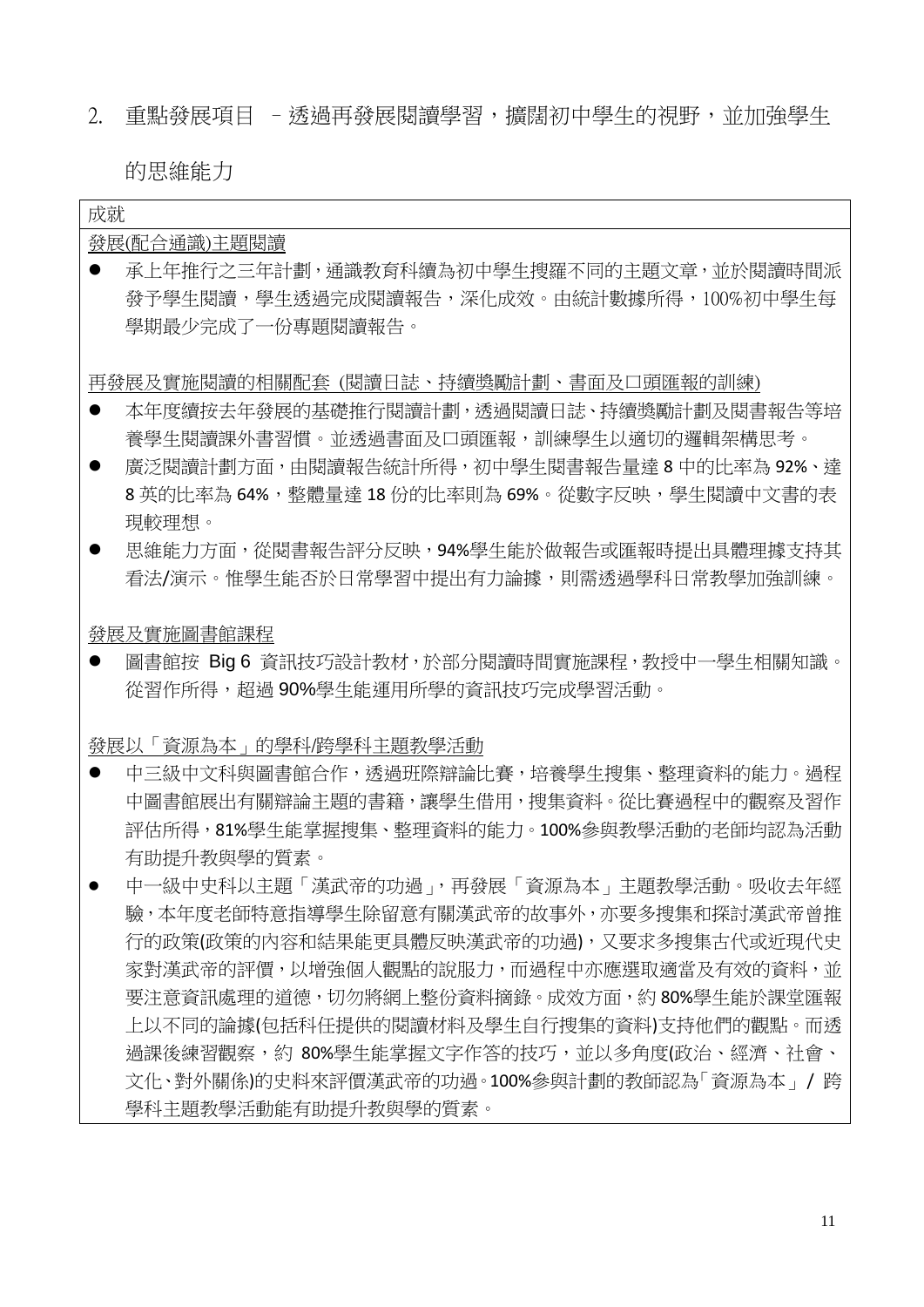反思

發展(配合通識)主題閱讀

● 為配合來年於閱讀時間發展班本閱讀計劃,來年 S1 及 S2 級的通識閱讀計劃將改為透過新 設之生活與教育科推行。但由於 S3 級暫缺乏相關實踐平台,因此來年續透過閱讀時間推 行該級計劃,而有關閱讀報告的評核則由通識科老師負責。

再發展及實施閱讀的相關配套 (閱讀日誌、持續獎勵計劃、書面及口頭匯報的訓練)

- 檢討過往做法,一致性及指引性較強,對整體提高師生重視閱讀的意識效果顯著,惟統一 的做法卻局限了進一步發展提高閱讀興趣活動的可能性。此外,最理想的模式應為透過教 師日常互動培養學生的閱讀興趣,故來年將就閱讀時間的功能重新定位,營造一個能鼓勵 班主任及學科發展閱讀學習的環境。
- 學生在閱讀中文書方面的表現明顯較理想,相信這與學生有害怕英文的心態有關。要照顧 這類學生,一般都需要教師較多的鼓勵及推動,惟適逢去年有兩位英文老師因病而有一段 較長時間由不同老師代課,故對部分班別的英語閱讀計劃的持續推行構成一定的影響。

發展及實施圖書館課程

N/A

發展以「資源為本」的學科/跨學科主題教學活動

N/A

2. To re-develop reading to learn to broaden students' horizon and improve their thinking skills

|    | Achievements                                                                                |  |  |  |  |
|----|---------------------------------------------------------------------------------------------|--|--|--|--|
|    |                                                                                             |  |  |  |  |
| 1. | Introducing newspaper reading and commentary in S1 to S7                                    |  |  |  |  |
|    | S1 to S7 students read and comment on news articles on a weekly basis.                      |  |  |  |  |
| 2. | Extending the Wide-reading Scheme to S2                                                     |  |  |  |  |
|    | The scheme was expanded to S2. Students kept their work in the reading portfolios.          |  |  |  |  |
| 3. | Revising reading time materials for S5 to S7 students                                       |  |  |  |  |
|    | The S5 materials were created based on the eight elective modules while those for S6 and S7 |  |  |  |  |
|    | were based on newspaper editorials.                                                         |  |  |  |  |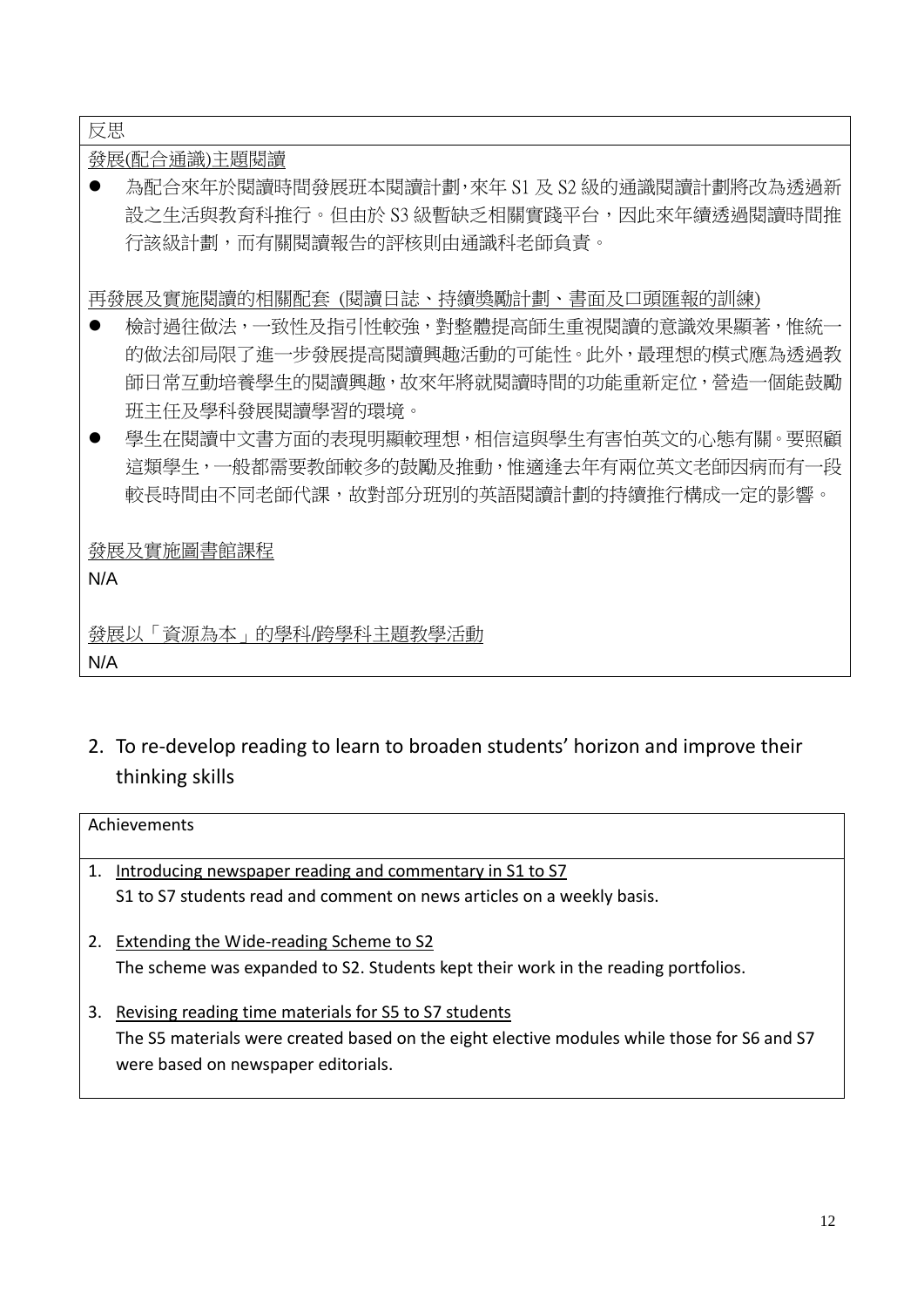### Reflection

- 1. In individual classes, reading for specific answers was still over-emphasized. The worksheets and task design for newspaper commentaries will focus more on students' expression of opinions or their response to open‐ended questions.
- 2. There are several reading schemes in practice, which may cause confusion at times. Therefore, the schemes are to be streamlined and in the meantime the reading portfolio will be replaced by a reading folder until the scheme is revised.
- 3. With the changes in morning reading time, the developed materials will be used for classroom use.
- 3. 重點發展項目 –推行「其他學習經歷」

# 成就 規劃有系統的「藝術發展」學習經歷 規劃新高中三年的常規藝術活動,定期於早會時段介紹不同的藝術表演,讓學生認識不同 類型表演藝術。成效如下: ▶ 68%學生認為自己增加了對不同類型表演藝術的認識 ¾ 中四學生全年經歷不少於 4 小時的藝術活動 ¾ 中五學生全年出席至少兩次觀賞藝術活動的機會 中五學生透過親身觀賞藝術活動機會,對表演藝術有更深入的認識。 社會服務:提供義工培訓及製造服務機會 ● 九月初由聖公會提供有系統的義工培訓予所有中四學生,另每班由班會籌辦一次服務學 習。希望透過服務學習,培養學生服務他人的精神。經過全年活動,成效如下: ▶ 74%學生認為自己掌握基本義工服務技巧 ▶ 92%中四學牛已參與 1-5 次服務活動 ▶ 90%學生覺得服務學習有意義 ▶ 89%學生願意繼續參與服務活動 音樂教育:重新制訂及推行初中音樂教育政策 已將資源集中培訓中一、二年級的樂器班及高中作重點培訓。 透過資源重整,鼓勵學生繼續音樂進修及加入樂團。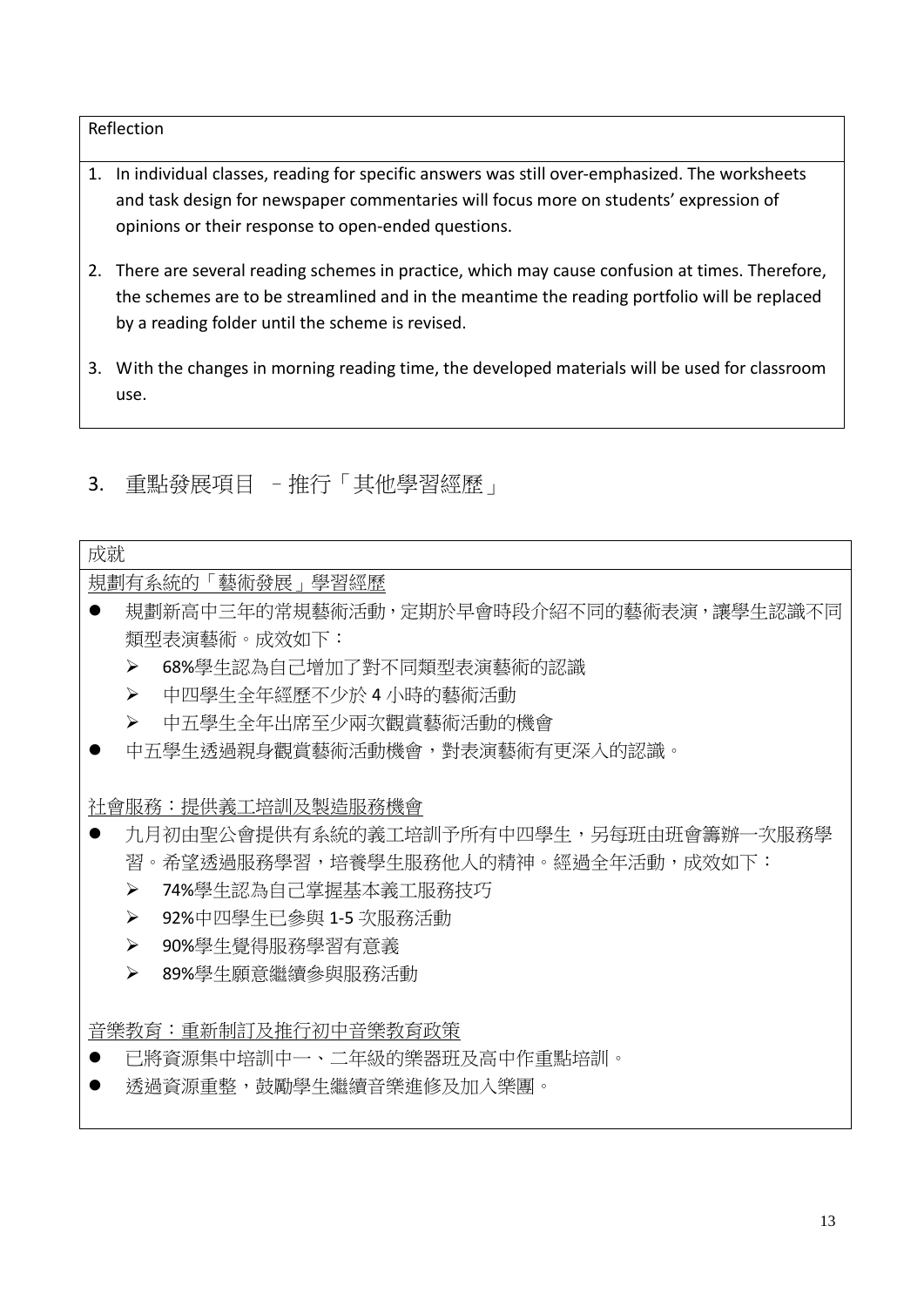反思

規劃有系統的「藝術發展」學習經歷

● 學生及老師均認為單透過校園電視節目未能深入認識及經歷表演藝術,應提供現場參與, 欣賞表演藝術,讓學生有更深刻體會。

社會服務:提供義工培訓及製造服務機會

- 規劃全校參與服務活動,並由初中開始培養學生服務精神,及有層次、有階段地發展適合 初中、高中學生的服務活動。
- 中四及中五學生均有機會參與校外服務活動。

音樂教育:重新制訂及推行初中音樂教育政策

N/A

# 3. To provide students with opportunities to enjoy performing arts

| Achievements                                                                                                                                                                                                                  |  |
|-------------------------------------------------------------------------------------------------------------------------------------------------------------------------------------------------------------------------------|--|
| Providing students with opportunities to enjoy performing arts<br>An excerpt of a musical entitled "Hearts in Arms" and notes on appreciating musicals were<br>shown to students through SeeTV.                               |  |
| Reflection                                                                                                                                                                                                                    |  |
| Instead of only teaching students about performing arts, the Department could invite students<br>1.<br>to share their opinions on the chosen piece to stimulate students further to appreciate<br>preforming arts in English. |  |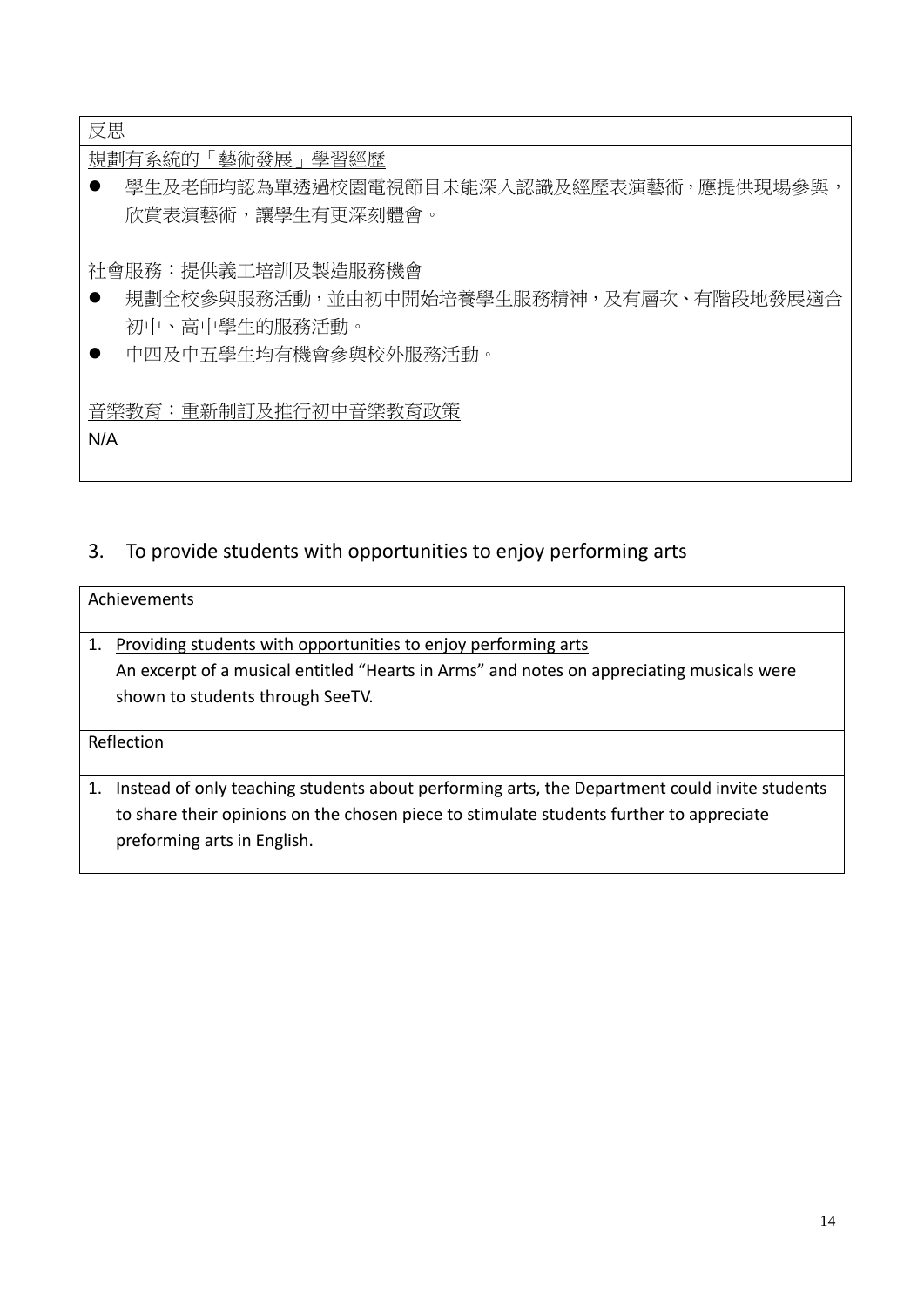# 財務報告

| 承上結餘 (政府基金及學校基金)                     | 收入 \$            | 支出\$         |
|--------------------------------------|------------------|--------------|
| I. 政府基金                              |                  |              |
| (1) 營辦開支整筆津貼                         |                  |              |
| (甲) 一般範疇                             |                  |              |
| 行政津貼 (包括額外文員)<br>$\bullet$           | 3,539,581.00     | 2,760,515.42 |
| 非教職員薪酬 (行政主任/文員及工友)                  |                  |              |
| 學校及班級津貼<br>●                         | 664,951.00       | 1,521,282.33 |
| 日常運作開支 (包括雜用開支、清潔費、郵費、交通費、印刷費、       |                  |              |
| 消耗品、維修保養費用等)                         |                  |              |
| 科目津貼 (不同科目)<br>●                     | 217,955.02       | 151,953.45   |
| 科目、功能組別及委員會開支                        |                  |              |
| 校本管理補充津貼<br>$\bullet$                | 167,013.00       | 874.13       |
| 其他津貼 (包括訓練及發展津貼、增補津貼、升降機保養津貼等) <br>● | 408,910.00       | 339,569.18   |
|                                      | 小結: 4,998,410.02 | 4,774,194.51 |
|                                      |                  |              |
| $(\mathbb{Z})$<br>特別範疇               |                  |              |
| 有關學生支援津貼 (包括為新來港學童而設的校本支援計劃)         |                  |              |
| 廣泛閱讀計劃津貼                             |                  |              |
| 有關資訊科技津貼                             |                  |              |
| 創造空間津貼                               | 471,771.00       | 420,804.60   |
| 兩位教學助理及一位教師的薪酬,以協助教師預備教具、練習和         |                  |              |
| 協助/負責教學工作,以及分擔教學工作及非專業職務             |                  |              |
| 小結:                                  | 471,771.00       | 420,804.60   |
|                                      |                  |              |
| (2) 家具及設備津貼                          | 434,710.00       | 421,637.92   |
| Ⅱ. 學校津貼 (一般津貼)                       |                  |              |
| 堂費                                   | 151,670.00       |              |
| 捐贈(註)                                | 155,749.50       | 155,749.50   |
| 籌款                                   |                  | $\prime$     |
| 具特定目標的收費 (空調電費)                      | 282,045.50       | 97,216.42    |
| 小結:                                  | 589,465.00       | 252,965.92   |
|                                      |                  |              |
| 09/10 學年完結總盈餘                        |                  | 624,753.07   |
|                                      |                  |              |

註:有關捐贈金額及用途詳見附件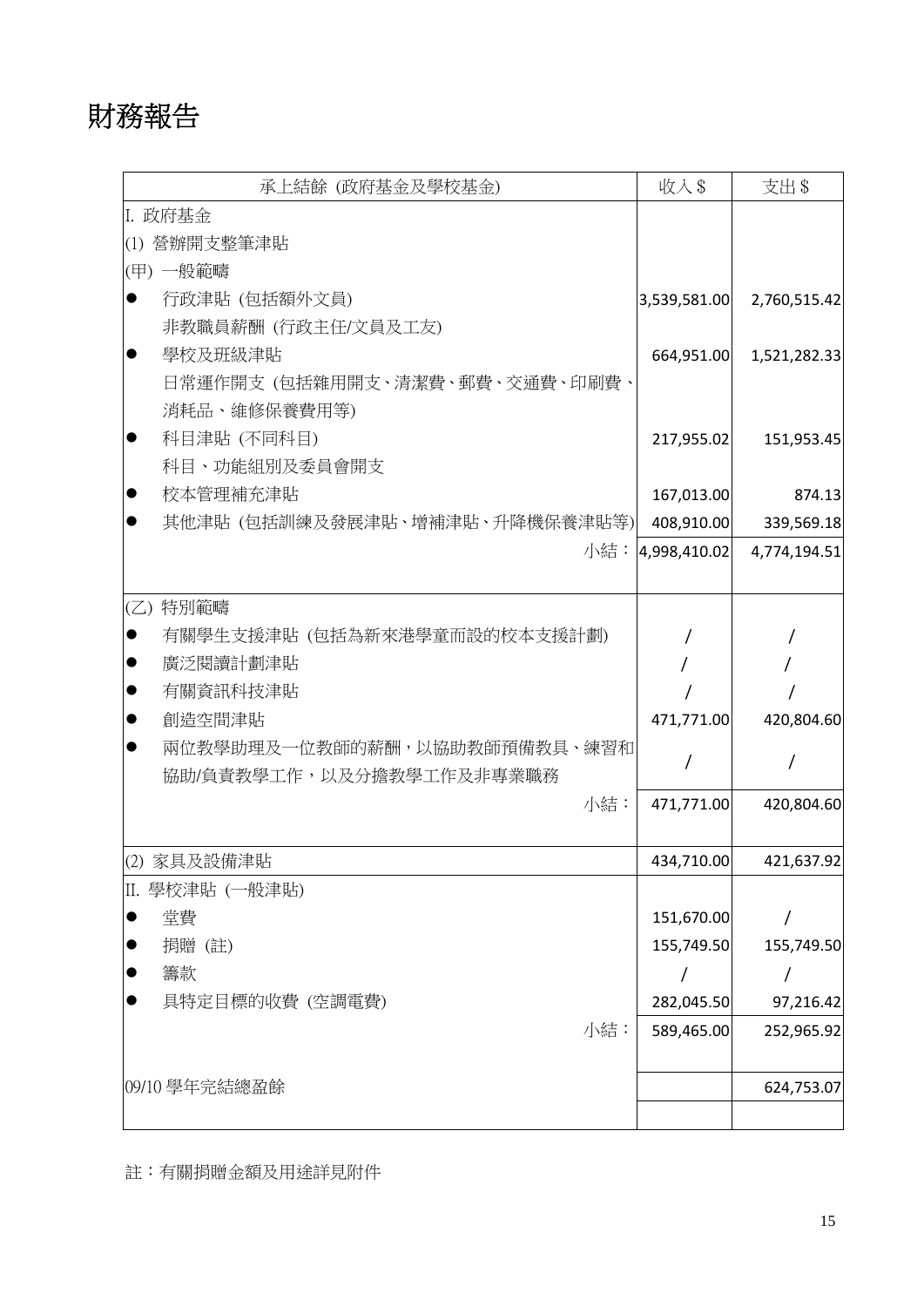學生表現

香港學科(入讀中一前)測驗成績



# 香港高級程度會考成績

|                         |         | 學校    |                 | 全港      |                 |       |
|-------------------------|---------|-------|-----------------|---------|-----------------|-------|
|                         | 2008/09 |       | 2009/10 2010/11 | 2008/09 | 2009/10 2010/11 |       |
| 考生人數                    | 62      | 64    | 64              |         |                 |       |
| 考獲大專教育最低入學要求的學 <br>生百分率 | 61.3%   | 79.7% | 79.9%           | 46.8%   | 47.1%           | 46.2% |

### 學生參與校際項目和制服團隊的情況

|                         | 中一至中三   |         |         | 中四至中七   |         |         |
|-------------------------|---------|---------|---------|---------|---------|---------|
|                         | 2008/09 | 2009/10 | 2010/11 | 2008/09 | 2009/10 | 2010/11 |
| 參與校際活動的學生總數             | 297     | 232     | 203     | 144     | 65      | 77      |
| 參與制服團隊和社區服務團 <br>體的學生總數 | 162     | 48      | 49      | 21      | 214     | 23      |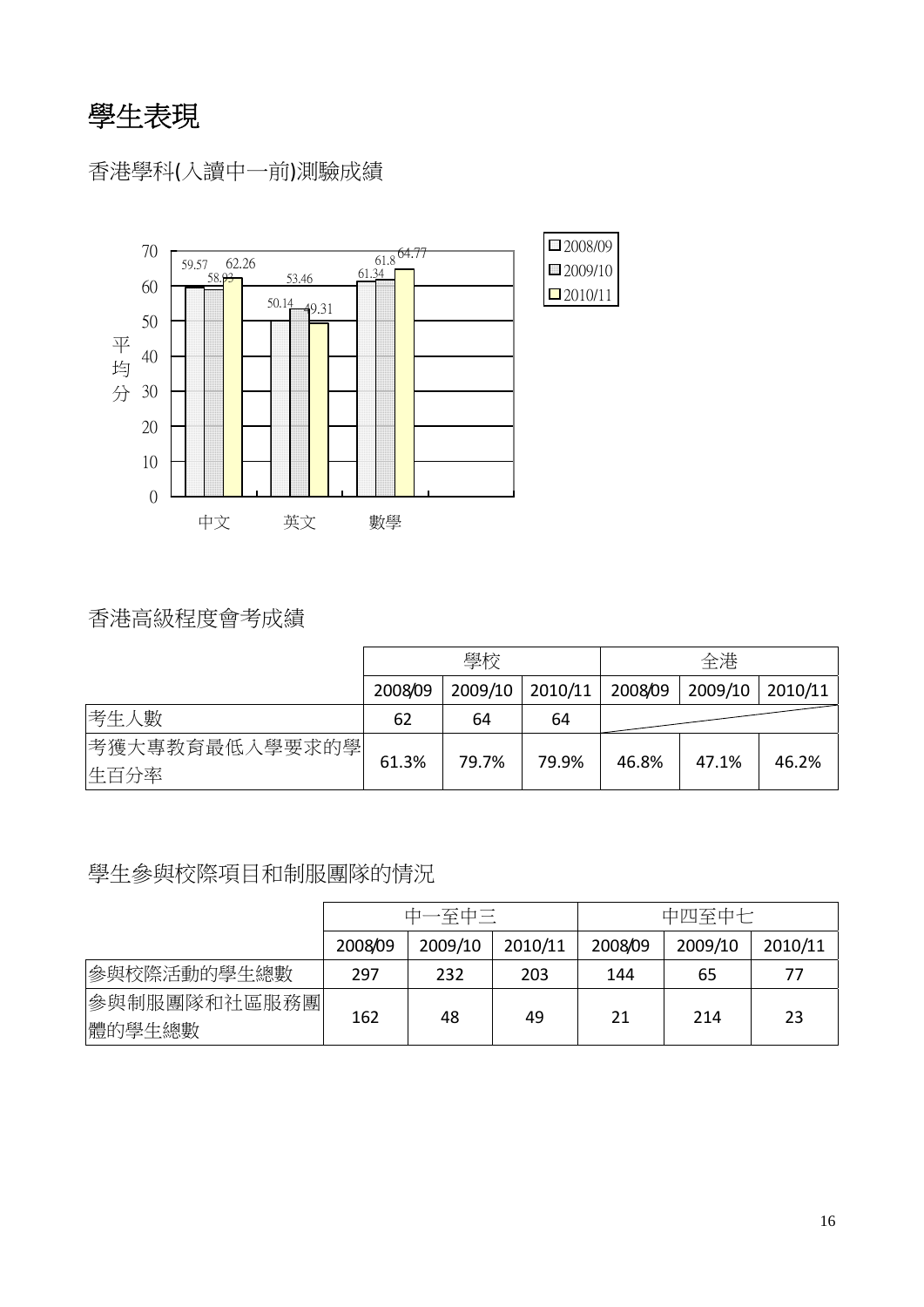# 校際活動獲得的獎項

| 類別 | 比賽/組織名稱          | 獎項詳情               |
|----|------------------|--------------------|
| 體育 | 香港學界體育聯會荃灣及離島    | 男子甲組 100 米背泳季軍     |
|    | 區中學分會中學校際游泳比賽    | 男子甲組 4x50 米自由泳接力亞軍 |
|    |                  | 男子丙組 50 米胸泳季軍      |
|    |                  | 男子丙組 100 米胸泳亞軍     |
|    |                  | 男子丙組 50 米蝶泳季軍      |
|    |                  | 男子丙組 50 米背泳亞軍      |
|    |                  | 男子丙組 100 米背泳季軍     |
|    |                  | 男子丙組 4x50 米四式接力亞軍  |
|    |                  | 男子丙組 4x50 米自由泳接力亞軍 |
|    |                  | 女子乙組 200 米個人四式亞軍   |
|    | 香港學界體育聯會荃灣及離島    | 男子甲組越野團體亞軍         |
|    | 區中學分會中學校際越野賽     | 男子丙組越野團體季軍         |
|    |                  | 男子丙組越野個人亞軍         |
|    | 香港學界體育聯會荃灣及離島    | 女子甲組手球季軍           |
|    | 區中學分會中學校際手球比賽    |                    |
|    | 香港學界體育聯會荃灣及離島    | 男子乙組鉛球季軍           |
|    | 區中學分會中學校際田徑比賽    | 男子甲組 50 米短跑季軍      |
|    |                  | 男子甲組 4x400 米 接力亞軍  |
|    | 2010 離島區青少年小型足球賽 | 亞軍                 |
|    | 香港學界體育聯會荃灣及離島    | 女子丙組籃球冠軍           |
|    | 區中學分會中學校際籃球比賽    | 女子乙組籃球季軍           |
| 視藝 | 扶輪社與校同行徽號設計比賽    | 冠軍                 |
|    | 快樂思相創作比賽         | 冠軍                 |
|    | 平等機會(性傾向)書簽及卡套   | 冠軍、亞軍、季軍           |
|    | 設計比賽             |                    |
|    | 職安健海報設計比賽 2010   | 亞軍                 |
|    | 2011 年香港花卉展覽-學童繪 | 嘉許獎                |
|    | 畫比賽              |                    |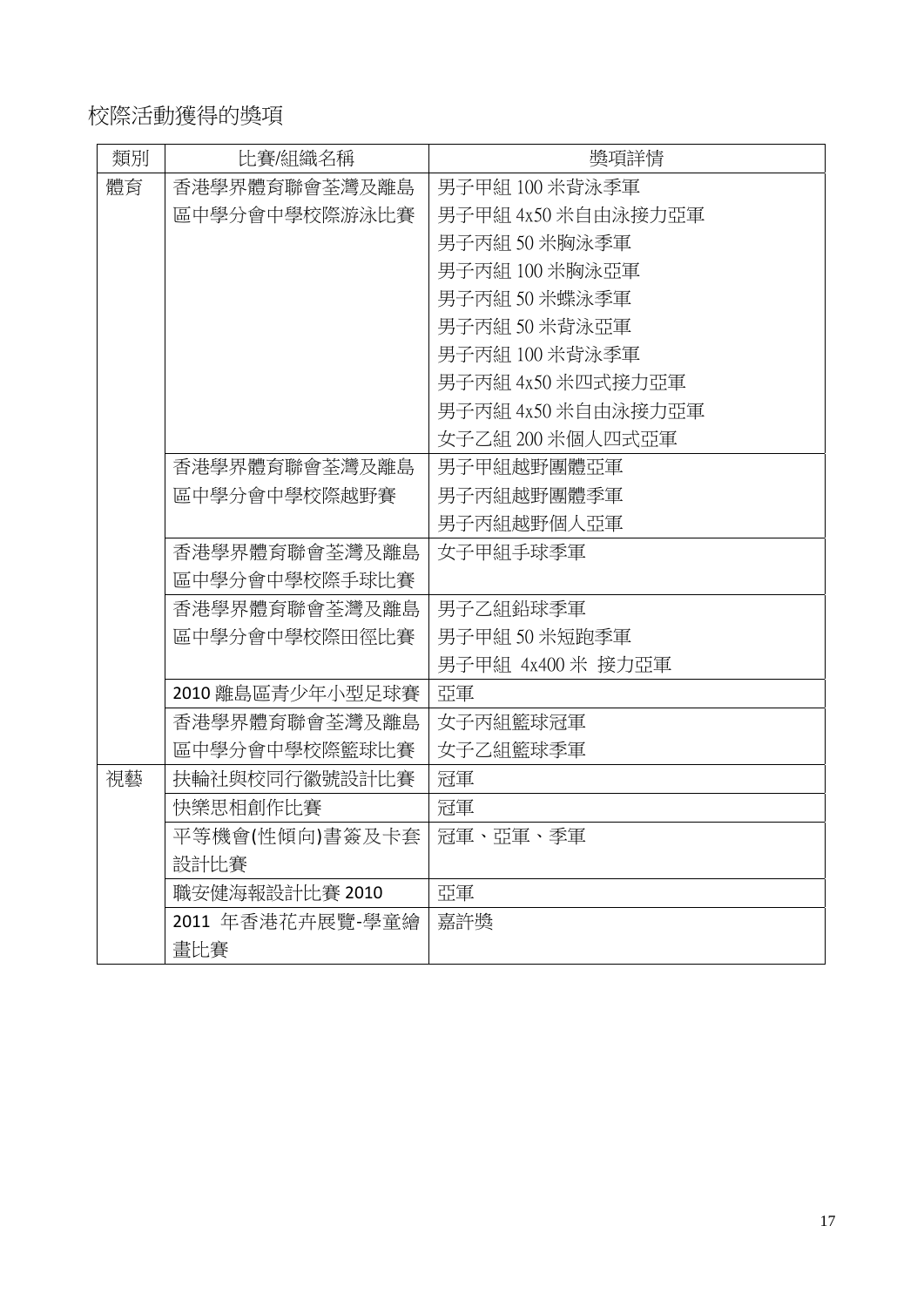| 類別 | 比賽/組織名稱                             | 獎項詳情               |
|----|-------------------------------------|--------------------|
| 學術 | 第十一屆華人少年作文比賽                        | 一等獎、二等獎、三等獎        |
|    | 第十一屆世界華人學生作文比                       | 二等獎                |
|    | 賽(香港分賽區)                            |                    |
|    | 2010/2011 中國中學生作文大                  | 銀獎、銅獎              |
|    | 賽香港賽區一文學之星                          |                    |
|    | 我手寫我家短文創作比賽                         | 優異、亞軍              |
|    | 香港學校朗誦節                             | 普通話獨誦冠軍、中文獨誦季軍     |
|    | (荃灣葵青區)                             |                    |
|    | 香港數學競賽                              | 二等獎                |
|    | 香港青少年數學精英選拔賽                        | 三等獎                |
|    | 2010 香港機械奧運會                        | 動畫創作比賽(A 組) 季軍     |
|    | 保良局中學飛機作品飛行比賽                       | 紙飛機最遠航程獎冠軍         |
|    | 2011 香港物理奧林匹克比賽                     | 三等獎                |
|    | 2011 全港中學生演講比賽「談」                   | 優異獎                |
|    | 天說地論工程」                             |                    |
|    | <b>Secondary School Mathematics</b> | <b>Distinction</b> |
|    | and Science Competition             |                    |
| 戲劇 | 香港學校戲劇節                             | 傑出劇本獎              |
|    |                                     | 傑出女演員獎             |
|    |                                     | 傑出舞台效果獎            |
|    |                                     | 傑出整體演出獎            |

## 學校未來發展計劃的關注事項

- 1. 提升英語水平,落實微調教學語言政策
	- (a) 再發展校園英語環境
	- (b) 優化及推行跨科英語延展教學活動
	- (c) 修訂/製作及實施初中(S1、2 非彈性班)雙語教材及評核
- 2. 透過再發展閱讀學習,擴闊初中學生的視野,並加強學生的思維能力
	- (a) 再發展及實施閱讀的相關配套(持續獎勵計劃)
	- (b) 發展及實施圖書館課程
	- (c) 發展以「資源為本」的學科/跨學科主題教學活動
	- (d) 科本閱讀計劃
- 3. 推行「其他學習經歷」─ 藝術發展及社會服務
	- (a) 規劃有系統的「藝術發展」學習經歷
	- (b) 社會服務:提供義工培訓及製造服務機會
	- (c) 音樂教育:重新制訂及推行初中音樂教育政策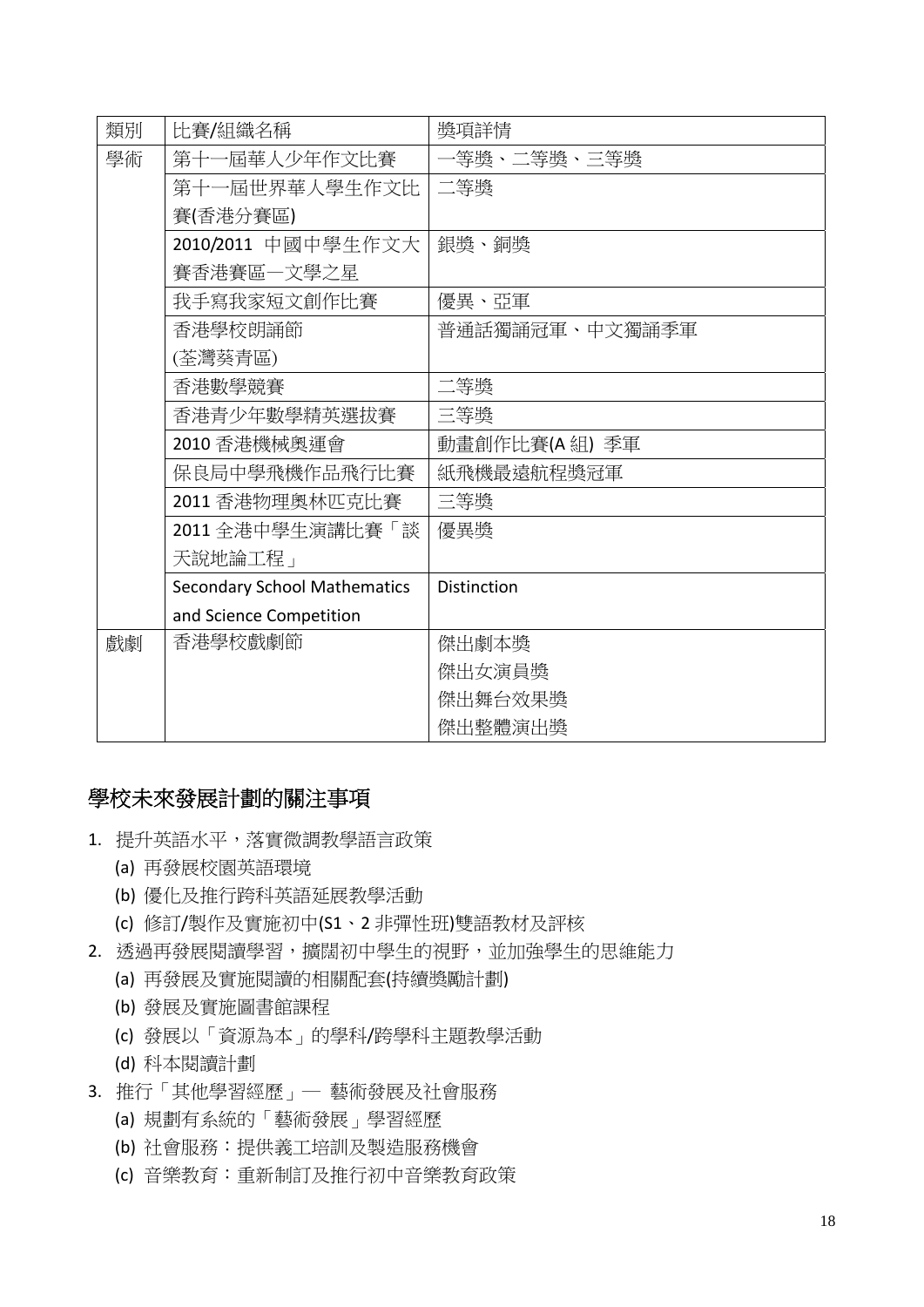### 保良局馬錦明夫人章馥仙中學 2010/2011 年度學校發展津貼(CEG)報告

### 負責老師 : WSH(AC)

| 主要工作計劃項目及工作內容               | 成效評估          | 未能完成項目<br>(請列明未能完成原因) | 2011/2012 年度新增/改善計<br>劃項目 |
|-----------------------------|---------------|-----------------------|---------------------------|
| 安排聘請助教(上、下學期考 依計劃進行,增聘臨時監考員 |               | N/A                   | N/A                       |
| 試                           | 能讓教師騰出時間檢視教學成 |                       |                           |
|                             | 效。            |                       |                           |

## 負責老師 : LTK(GDC) / LTK(GDC)+YYM(CCAC)

| 主要工作計劃項目及工作内容     |    | 成效評估              | 未能完成項目<br>(請列明未能完成原因) | 2011/2012 年度新增/改善計<br>劃項目 |
|-------------------|----|-------------------|-----------------------|---------------------------|
| 購買校外訓練營服務,為中四 1.  |    | 全體(100%)中四班主任認為   | N/A                   | N/A                       |
| 全級舉行4日3夜的紀律及領     |    | 訓練營有助學生改善紀律及      |                       |                           |
| 袖訓練營。             |    | 領袖才能。             |                       |                           |
|                   | 2. | 80%參與教師認為訓練營令     |                       |                           |
|                   |    | 參與學生達至以下目標:       |                       |                           |
|                   | a. | 明白紀律重要性及集隊要求      |                       |                           |
|                   | b. | 建立團隊              |                       |                           |
|                   | c. | 解難能力提高            |                       |                           |
|                   | d. | 師生建立良好關係          |                       |                           |
| 購買校外服務,為 10-11 年度 |    | 全體(100%)中一班主任認為訓練 | N/A                   | N/A                       |
| 中一學生提供 2 天紀律訓練日   |    | 營有助增進以下各方面:       |                       |                           |
| 營及為其家長舉辦一次講座      | a. | 建立基本紀律            |                       |                           |
|                   | b. | 學習團隊合作精神          |                       |                           |
|                   | c. | 提升自信              |                       |                           |
|                   | d. | 發掘領導才能            |                       |                           |
|                   | e. | 改善溝通技巧            |                       |                           |

### 負責老師 : LTK(GDC)+YYM(CCAC)

| 主要工作計劃項目及工作內容    |    | 成效評估          | 未能完成項目<br>(請列明未能完成原因) | 2011/2012 年度新增/改善計<br>劃項目 |
|------------------|----|---------------|-----------------------|---------------------------|
| 購買校外服務,為中五及中六 1. |    | 80%参與學生成立溫習小  | N/A                   | N/A                       |
| 學生提供延伸日營訓練       |    | 組, 互勵互勉       |                       |                           |
|                  | z. | 80%參與學生定立個人目標 |                       |                           |
|                  |    | 及計劃,準備公開考試    |                       |                           |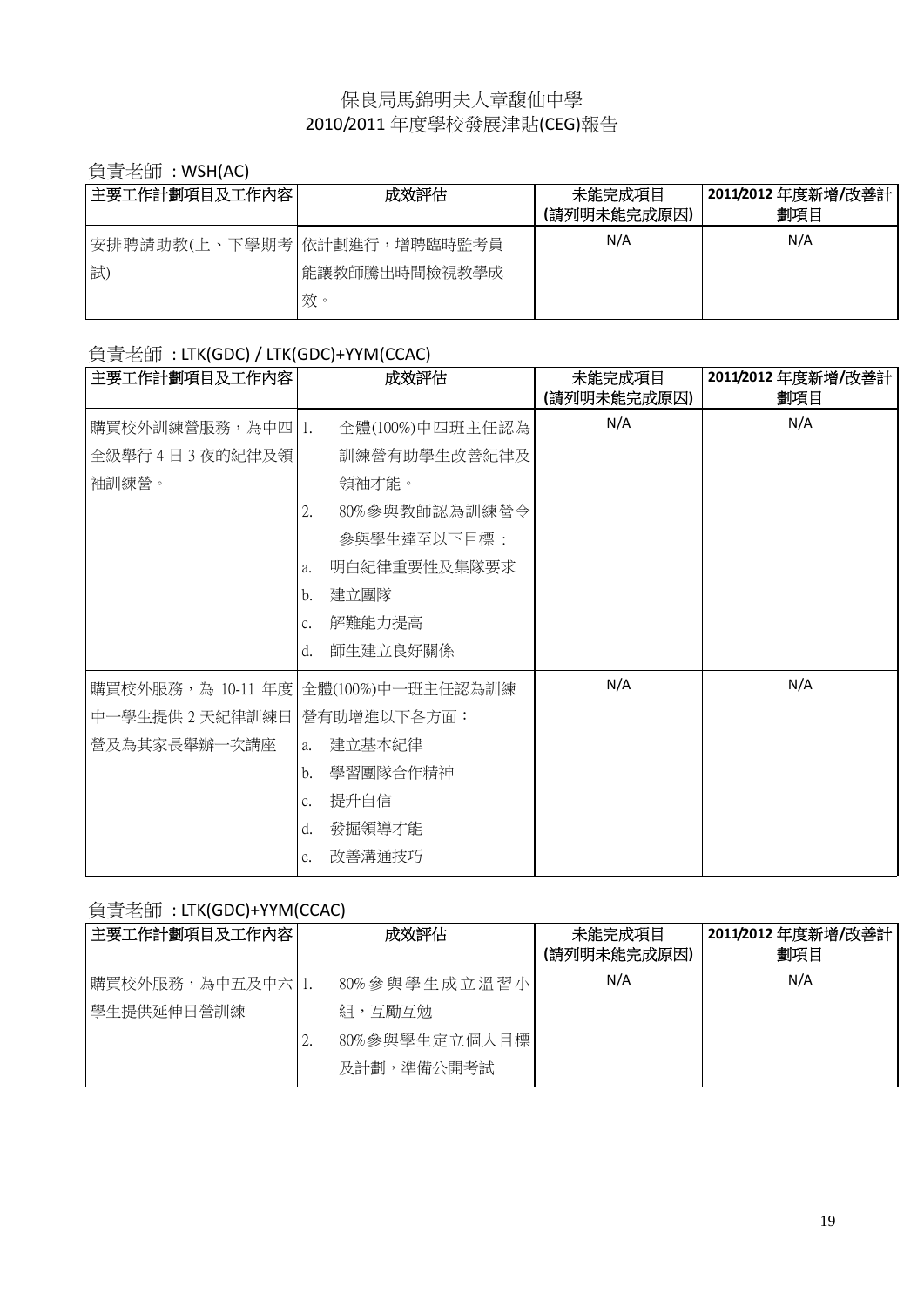## 負責老師 : YYM(CCAC)

| 主要工作計劃項目及工作內容 | 成效評估                                                                                                                                | 未能完成項目<br>(請列明未能完成原因)            | 2011/2012 年度新增/改善計<br>劃項目 |
|---------------|-------------------------------------------------------------------------------------------------------------------------------------|----------------------------------|---------------------------|
| 班及專業導師。       | 購買校外活動服務,包括訓練 教師認為校外活動服務令 70%參 75%參與學生認為能達<br>與學生達至以下目標:<br>提供多元化活動,發展學生不 唯部分學會未能成功聘<br>a.<br>同潛能<br>學生懂得善用閒暇<br>b.<br>教師有更多空間關顧學生及 | 至目標。<br>請導師或教練、或因參<br>與人數不足未能開辦。 | N/A                       |
|               | 處理教學工作                                                                                                                              |                                  |                           |

# 負責老師 : 校長

| 主要工作計劃項目及工作內容 | 成效評估                                   | 未能完成項目<br>(請列明未能完成原因) | 2011/2012 年度新增/改善計<br>劃項目 |
|---------------|----------------------------------------|-----------------------|---------------------------|
| 購買到校教師急救訓練課程。 | 於 8 月底開設了到校教師急救訓<br> 練課程,有接近 20 位教師受訓及 | N/A                   | N/A                       |
|               | 接受急救考試,結果稍後公佈。                         |                       |                           |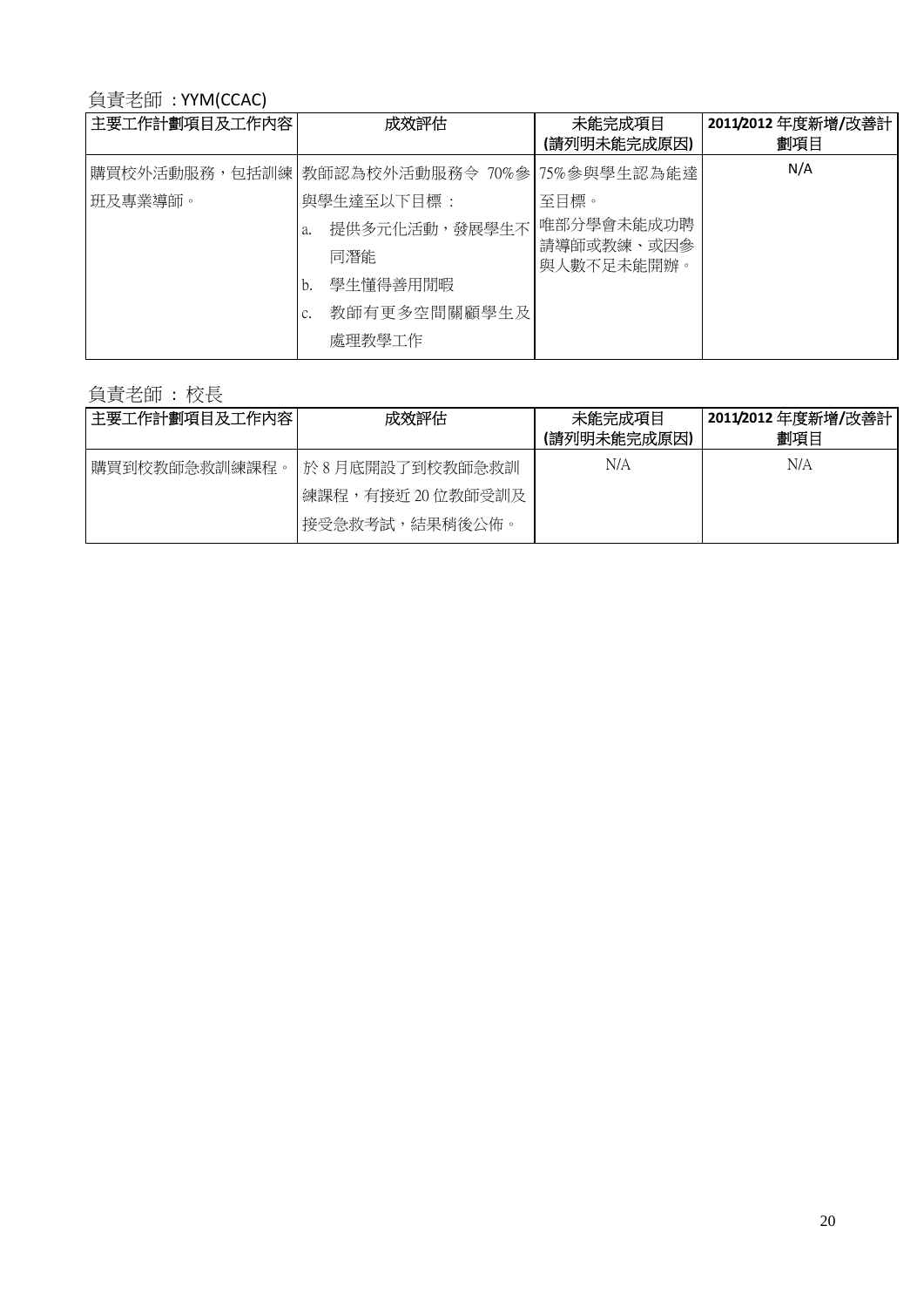### 保良局馬錦明夫人章馥仙中學 2010/2011 年度教高中課程支援津貼(SSCSG)報告

負責老師 : LTK (LS)

| 主要工作計劃項目及工作內容           | 成效評估                                                           | 未能完成項目<br>(請列明未能完成原因) | 2011/12 年度新增/改善計劃<br>項目 |
|-------------------------|----------------------------------------------------------------|-----------------------|-------------------------|
| 科教節,以支援發展通識課程 間專注發展通識課程 | 聘請通識科教師一名,教授部 100% 任教通識的教師認為該 <br> 分社教科、中史科及高中通識 計劃能讓通識科教師有更多空 | N/A                   | N/A                     |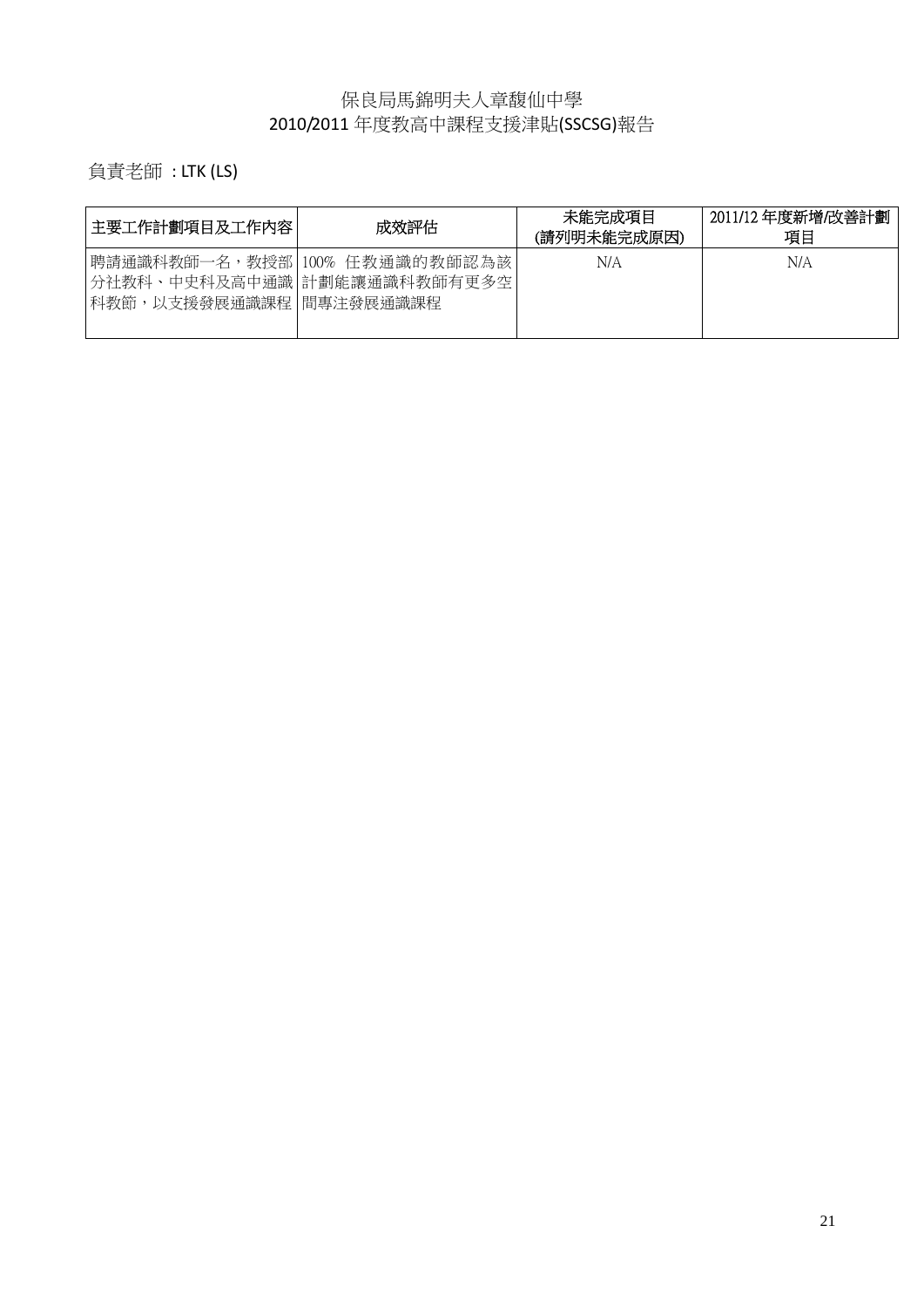#### 二零一零/一一學年校本課後學習及支援計劃

#### 校本津貼 ‐ 活動報告表

學校名稱 : 保良局馬錦明夫人章馥仙中學

計劃統籌人姓名 : 葉綺雯老師 カランス かんしゃ かんしゃ かんしゃ かんしゃ かんこう (聯絡電話 : 21091133

### 甲**.** 計劃的各項活動資料

| 活動名稱 | 實際受惠對象<br>學生人數# | 平均出席率 | 活動舉辦期間/<br>日期 | 實際開支<br>(5) | 評估方法<br>(例如:測驗,問卷等) | 合辦機構/<br>服務供應機構名稱<br>(如適用) | 備註(例如:學生的學習及情意成果) |
|------|-----------------|-------|---------------|-------------|---------------------|----------------------------|-------------------|
| 樂器班  | 98              | 70%   | 10年10月        | 49000       | 問卷                  | 音樂苗                        |                   |
|      |                 |       | 11年7月         |             |                     |                            |                   |
| 舞蹈班  | $\overline{2}$  | 80%   | 10年10月        | 300         | 問卷                  | 陳國恒                        |                   |
|      |                 |       | 11年6月         |             |                     |                            |                   |
| 泳班   | $\overline{7}$  | 95%   | 10年10月        | 480         | 問卷                  | 楊健平                        |                   |
|      |                 |       | 11年6月         |             |                     |                            |                   |
|      |                 |       |               |             |                     |                            |                   |
|      |                 |       |               |             |                     |                            |                   |
|      |                 |       |               |             |                     |                            |                   |
|      |                 |       |               |             |                     |                            |                   |
|      |                 |       |               |             |                     |                            |                   |

總開支 49780

備註:

# 對象學生:指領取綜援/學生資助計劃全額津貼及學校使用 10%酌情權的清貧學生。